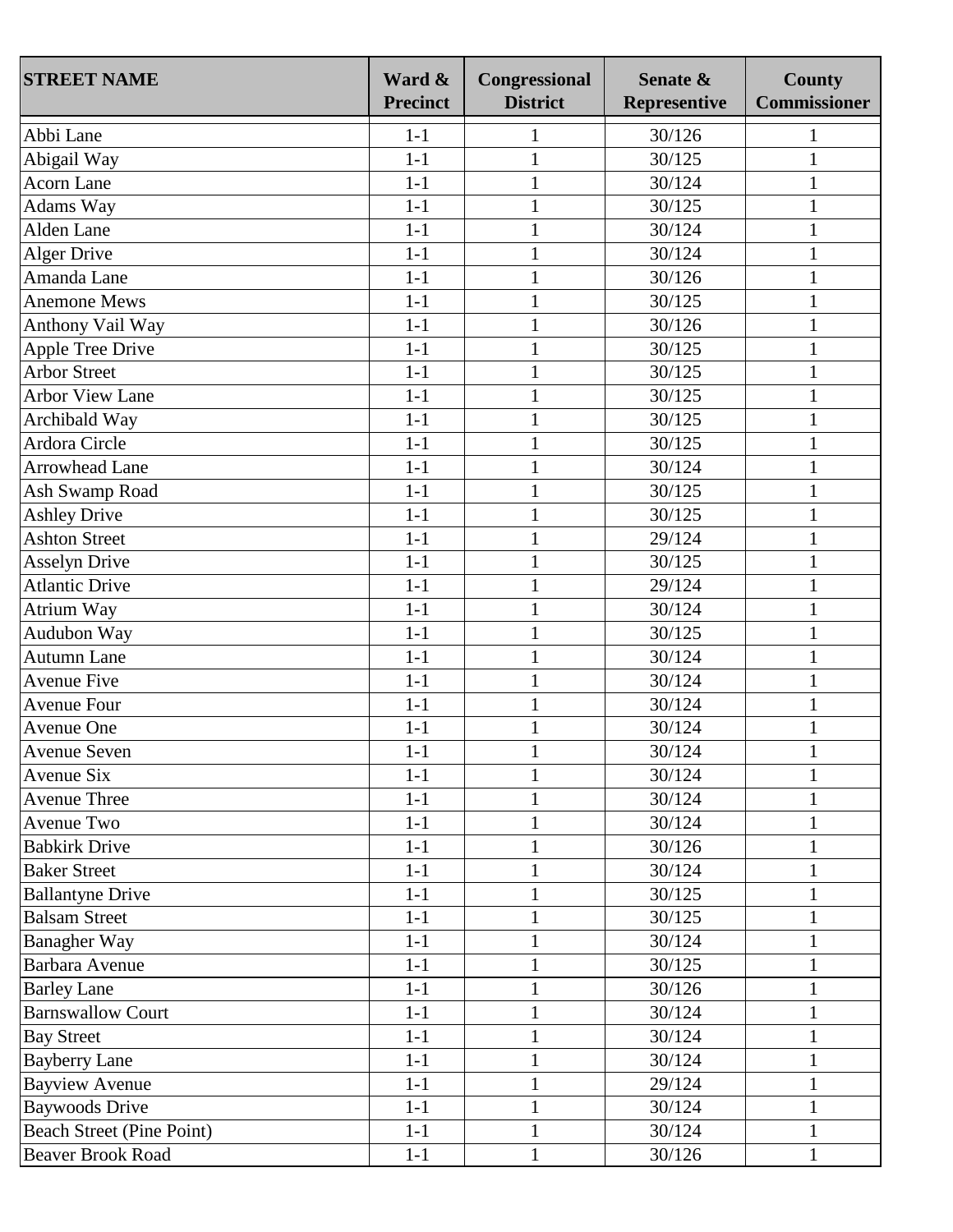| <b>STREET NAME</b>                            | Ward &<br><b>Precinct</b> | Congressional<br><b>District</b> | Senate &<br>Representive | <b>County</b><br><b>Commissioner</b> |
|-----------------------------------------------|---------------------------|----------------------------------|--------------------------|--------------------------------------|
| Beech Ridge Road #1 - 35 (All)                | $1-1$                     | $\mathbf{1}$                     | 30/125                   | 1                                    |
| Beech Ridge Road #36 - 319 (All)              | $1-1$                     | $\mathbf{1}$                     | 30/126                   | $\mathbf{1}$                         |
| <b>Berry Road</b>                             | $1-1$                     | $\mathbf{1}$                     | 30/126                   | 1                                    |
| <b>Bessey School Drive</b>                    | $1-1$                     | $\mathbf{1}$                     | 30/125                   | 1                                    |
| <b>Bickford Street</b>                        | $1-1$                     |                                  | 30/124                   |                                      |
|                                               | $1-1$                     | $\mathbf{1}$<br>$\mathbf{1}$     | 30/124                   | 1                                    |
| <b>Bingville Landing</b><br><b>Birch Lane</b> | $1-1$                     |                                  |                          |                                      |
|                                               |                           | $\mathbf{1}$                     | 30/124                   | 1                                    |
| <b>Birds Nest Lane</b>                        | $1-1$                     | $\mathbf{1}$                     | 30/124                   | 1                                    |
| <b>Bittersweet Lane</b>                       | $1-1$                     | $\mathbf{1}$                     | 30/126                   | $\mathbf{1}$                         |
| <b>Black Point Meadows</b>                    | $1-1$                     | $\mathbf{1}$                     | 30/124                   | 1                                    |
| Black Point Road #1 - 39 (Odd Only)           | $1-1$                     | $\mathbf{1}$                     | 30/125                   | $\mathbf{1}$                         |
| Black Point Road #2 - 70 (Even Only)          | $1-1$                     | $\mathbf{1}$                     | 30/125                   | 1                                    |
| Black Point Road #45 - 69 (Odd Only)          | $1-1$                     | $\mathbf{1}$                     | 30/124                   | $\mathbf{1}$                         |
| Black Point Road #71 - 84 (All)               | $1-1$                     | $\mathbf{1}$                     | 30/125                   | $\mathbf{1}$                         |
| Black Point Road #85 - 139 (Odd Only)         | $1-1$                     | $\mathbf{1}$                     | 30/124                   | 1                                    |
| Black Point Road #86 - 140 (Even Only)        | $1-1$                     | $\mathbf{1}$                     | 30/125                   | 1                                    |
| Black Point Road #141 - 354 (All)             | $1-1$                     | $\mathbf{1}$                     | 30/124                   | 1                                    |
| Black Point Road #355 - 415 (Odd Only)        | $1-1$                     | $\mathbf{1}$                     | 30/124                   | 1                                    |
| Black Point Road #356 - 416 (Even Only)       | $1-1$                     | $\mathbf{1}$                     | 29/124                   | 1                                    |
| Black Point Road #417 - 588 (All)             | $1-1$                     | $\mathbf{1}$                     | 30/124                   | 1                                    |
| <b>Black Rock Road</b>                        | $1-1$                     | $\mathbf{1}$                     | 30/124                   | 1                                    |
| <b>Blaine Avenue</b>                          | $1-1$                     | $\mathbf{1}$                     | 30/124                   | 1                                    |
| <b>Bliss Street</b>                           | $1-1$                     | $\mathbf{1}$                     | 30/124                   | 1                                    |
| <b>Blueberry Lane</b>                         | $1-1$                     | $\mathbf{1}$                     | 30/126                   | $\mathbf{1}$                         |
| Bohemia Way                                   | $1-1$                     | $\mathbf{1}$                     | 30/124                   | 1                                    |
| <b>Bond Brook Drive</b>                       | $1-1$                     | $\mathbf{1}$                     | 30/126                   | 1                                    |
| <b>Bonneygrove Drive</b>                      | $1-1$                     | 1                                | 30/125                   | 1                                    |
| <b>Border Road</b>                            | $1-1$                     | $\mathbf{1}$                     | 30/125                   | 1                                    |
| <b>Bornheimer Place</b>                       | $1-1$                     | $\mathbf{1}$                     | 30/124                   | 1                                    |
| <b>Bradford Lane</b>                          | $1-1$                     | $\mathbf{1}$                     | 30/124                   | $\mathbf{1}$                         |
| <b>Briar Patch</b>                            | $1-1$                     | $\mathbf{1}$                     | 30/124                   | $\mathbf{1}$                         |
| <b>Bridges Drive</b>                          | $1-1$                     | $\mathbf{1}$                     | 30/125                   | 1                                    |
| <b>Bridle Court</b>                           | $1-1$                     | $\mathbf{1}$                     | 30/124                   |                                      |
| Broadturn Road #1 - 190 (All)                 | $1-1$                     | $\mathbf{1}$                     | 30/125                   | 1                                    |
| Broadturn Road #191 - 401 (All)               | $1-1$                     | $\mathbf{1}$                     | 30/126                   | $\mathbf{1}$                         |
| <b>Broken Road</b>                            | $1-1$                     | $\mathbf{1}$                     | 30/125                   | 1                                    |
| <b>Brookview Court</b>                        | $1-1$                     | $\mathbf{1}$                     | 30/126                   | 1                                    |
| <b>Brown Hill Lane</b>                        | $1-1$                     | $\mathbf{1}$                     | 30/126                   | 1                                    |
| <b>Bunker Hill Terrace</b>                    | $1-1$                     | $\mathbf{1}$                     | 30/125                   | $\mathbf{1}$                         |
| <b>Burnham Road</b>                           | $1 - 1$                   | $\mathbf{1}$                     | 30/126                   | 1                                    |
| <b>Burnham Woods Circle</b>                   | $1-1$                     | $\mathbf{1}$                     | 30/124                   | $\mathbf{1}$                         |
| <b>Butternut Lane</b>                         | $1-1$                     | $\mathbf{1}$                     | 30/125                   | $\mathbf{1}$                         |
| <b>Byrd Avenue</b>                            | $1-1$                     | $\mathbf{1}$                     | 30/124                   | $\mathbf{1}$                         |
| <b>Camden Street</b>                          | $1-1$                     |                                  | 30/125                   |                                      |
|                                               |                           | $\mathbf{1}$                     |                          | 1                                    |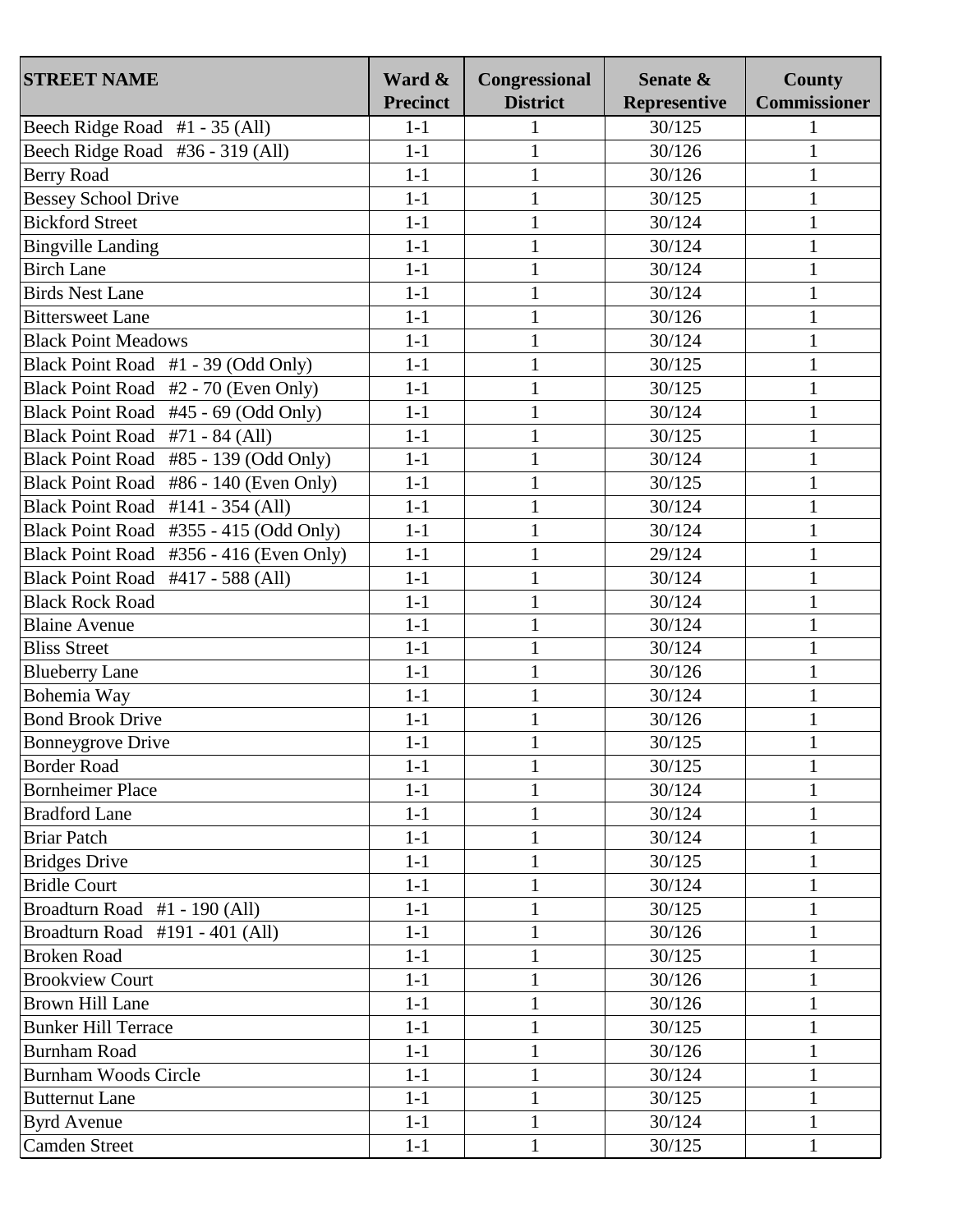| <b>Commissioner</b><br><b>Precinct</b><br><b>District</b><br><b>Representive</b><br>Cammock Road<br>$1-1$<br>30/125<br>$1-1$<br>Camperdown Elm Drive<br>$\mathbf{1}$<br>30/125<br><b>Cannon Lane</b><br>$1-1$<br>$\mathbf{1}$<br>30/124<br>$\mathbf{1}$<br>$1-1$<br>$\mathbf{1}$<br>30/124<br><b>Canterbury Lane</b><br>1<br><b>Cardinal Lane</b><br>$1-1$<br>30/125<br>$\mathbf{1}$<br>1<br><b>Carpenter Court</b><br>$1-1$<br>$\mathbf{1}$<br>30/125<br>1<br>Carriage Walk Lane<br>$1-1$<br>$\mathbf{1}$<br>30/125<br>$\mathbf{1}$<br>Carriage Way<br>$1-1$<br>$\mathbf{1}$<br>30/124<br>1<br>Carrier Woods Road<br>$1-1$<br>30/125<br>$\mathbf{1}$<br>1<br><b>Carter Brook Drive</b><br>$1-1$<br>$\mathbf{1}$<br>30/126<br>1<br>30/125<br><b>Castle Terrace</b><br>$1-1$<br>$\mathbf{1}$<br>1<br><b>Catherine Drive</b><br>$1-1$<br>30/124<br>$\mathbf{1}$<br>1<br>$1-1$<br>30/124<br>Cattail Lane<br>$\mathbf{1}$<br>$\mathbf{1}$<br>Cedar Circle<br>$1-1$<br>$\mathbf{1}$<br>30/124<br>$\mathbf{1}$<br><b>Cedarbrook Drive</b><br>$1-1$<br>$\mathbf{1}$<br>30/125<br>$\mathbf{1}$<br>Chamberlain Road #2 - 60 (Even Only)<br>$1-1$<br>30/124<br>$\mathbf{1}$<br>$\mathbf{1}$<br>Chamberlain Road #1 - 59 (Odd Only)<br>$1-1$<br>$\mathbf{1}$<br>30/125<br>1<br><b>Champion Street</b><br>29/124<br>$1-1$<br>$\mathbf{1}$<br>1<br><b>Charles Circle</b><br>$1-1$<br>$\mathbf{1}$<br>30/125<br><b>Chase Deer Lane</b><br>$1-1$<br>30/124<br>$\mathbf{1}$<br>$\mathbf{1}$<br><b>Checkley Point</b><br>$1-1$<br>$\mathbf{1}$<br>30/124<br>1<br><b>Cherry Lane</b><br>$1-1$<br>30/125<br>$\mathbf{1}$<br>$\mathbf{1}$<br><b>Chestnut Drive</b><br>$1-1$<br>$\mathbf{1}$<br>30/125<br>1<br>Chickadee Lane<br>$1-1$<br>30/124<br>$\mathbf{1}$<br>1<br>Chisholm Trail<br>$1-1$<br>$\mathbf{1}$<br>30/126<br>1<br>$1-1$<br>$\mathbf{1}$<br>30/125<br>Chubs Way<br><b>Church Street</b><br>$1-1$<br>$\mathbf{1}$<br>30/124<br>1<br>$1-1$<br>C/K Lane<br>$\mathbf{1}$<br>30/126<br>1<br><b>Classical Lane</b><br>$1-1$<br>30/125<br>1<br>Claudia Way<br>$1-1$<br>$\mathbf{1}$<br>30/124<br>1<br><b>Clay Pits Road</b><br>30/124<br>$1-1$<br>$\mathbf{1}$<br>$\mathbf{1}$<br><b>Clearview Drive</b><br>$1-1$<br>$\mathbf{1}$<br>30/125<br>1<br><b>Clearwater Drive</b><br>$1-1$<br>30/124<br>$\mathbf{1}$<br>1<br><b>Cliff Street</b><br>$\mathbf{1}$<br>$1-1$<br>29/124<br>1<br><b>Clover Leaf Lane</b><br>$\mathbf{1}$<br>30/126<br>$\mathbf{1}$<br>$1-1$<br><b>Coach Lantern Lane</b><br>$1-1$<br>30/124<br>1<br>1<br><b>Coach Lantern Lane East</b><br>$1-1$<br>$\mathbf{1}$<br>30/124<br>$\mathbf{1}$<br><b>Coach Lantern Lane West</b><br>$1 - 1$<br>$\mathbf{1}$<br>30/124<br>1<br>$\mathbf{1}$<br><b>Colby Drive</b><br>$1-1$<br>30/125<br>$\mathbf{1}$<br>Cole Farm Drive<br>$1-1$<br>$\mathbf{1}$<br>29/124<br>$\mathbf{1}$<br><b>Collier Row</b><br>$1-1$<br>$\mathbf{1}$<br>30/124<br>$\mathbf{1}$<br><b>Colonel Dow Drive</b><br>$1-1$<br>30/125<br>$\mathbf{1}$<br>$\mathbf{1}$<br><b>Colonial Drive</b><br>$1 - 1$<br>$\mathbf{1}$<br>30/125<br>1 | <b>STREET NAME</b>                  | Ward & | Congressional | Senate & | <b>County</b> |
|-----------------------------------------------------------------------------------------------------------------------------------------------------------------------------------------------------------------------------------------------------------------------------------------------------------------------------------------------------------------------------------------------------------------------------------------------------------------------------------------------------------------------------------------------------------------------------------------------------------------------------------------------------------------------------------------------------------------------------------------------------------------------------------------------------------------------------------------------------------------------------------------------------------------------------------------------------------------------------------------------------------------------------------------------------------------------------------------------------------------------------------------------------------------------------------------------------------------------------------------------------------------------------------------------------------------------------------------------------------------------------------------------------------------------------------------------------------------------------------------------------------------------------------------------------------------------------------------------------------------------------------------------------------------------------------------------------------------------------------------------------------------------------------------------------------------------------------------------------------------------------------------------------------------------------------------------------------------------------------------------------------------------------------------------------------------------------------------------------------------------------------------------------------------------------------------------------------------------------------------------------------------------------------------------------------------------------------------------------------------------------------------------------------------------------------------------------------------------------------------------------------------------------------------------------------------------------------------------------------------------------------------------------------------------------------------------------------------------------------------------------------------------------------------------------------------------------------------------------------------------------------------------------------------------------------------------------------------------------------------------------------------------------------------------------------|-------------------------------------|--------|---------------|----------|---------------|
|                                                                                                                                                                                                                                                                                                                                                                                                                                                                                                                                                                                                                                                                                                                                                                                                                                                                                                                                                                                                                                                                                                                                                                                                                                                                                                                                                                                                                                                                                                                                                                                                                                                                                                                                                                                                                                                                                                                                                                                                                                                                                                                                                                                                                                                                                                                                                                                                                                                                                                                                                                                                                                                                                                                                                                                                                                                                                                                                                                                                                                                           |                                     |        |               |          |               |
|                                                                                                                                                                                                                                                                                                                                                                                                                                                                                                                                                                                                                                                                                                                                                                                                                                                                                                                                                                                                                                                                                                                                                                                                                                                                                                                                                                                                                                                                                                                                                                                                                                                                                                                                                                                                                                                                                                                                                                                                                                                                                                                                                                                                                                                                                                                                                                                                                                                                                                                                                                                                                                                                                                                                                                                                                                                                                                                                                                                                                                                           |                                     |        |               |          |               |
|                                                                                                                                                                                                                                                                                                                                                                                                                                                                                                                                                                                                                                                                                                                                                                                                                                                                                                                                                                                                                                                                                                                                                                                                                                                                                                                                                                                                                                                                                                                                                                                                                                                                                                                                                                                                                                                                                                                                                                                                                                                                                                                                                                                                                                                                                                                                                                                                                                                                                                                                                                                                                                                                                                                                                                                                                                                                                                                                                                                                                                                           |                                     |        |               |          |               |
|                                                                                                                                                                                                                                                                                                                                                                                                                                                                                                                                                                                                                                                                                                                                                                                                                                                                                                                                                                                                                                                                                                                                                                                                                                                                                                                                                                                                                                                                                                                                                                                                                                                                                                                                                                                                                                                                                                                                                                                                                                                                                                                                                                                                                                                                                                                                                                                                                                                                                                                                                                                                                                                                                                                                                                                                                                                                                                                                                                                                                                                           |                                     |        |               |          |               |
|                                                                                                                                                                                                                                                                                                                                                                                                                                                                                                                                                                                                                                                                                                                                                                                                                                                                                                                                                                                                                                                                                                                                                                                                                                                                                                                                                                                                                                                                                                                                                                                                                                                                                                                                                                                                                                                                                                                                                                                                                                                                                                                                                                                                                                                                                                                                                                                                                                                                                                                                                                                                                                                                                                                                                                                                                                                                                                                                                                                                                                                           |                                     |        |               |          |               |
|                                                                                                                                                                                                                                                                                                                                                                                                                                                                                                                                                                                                                                                                                                                                                                                                                                                                                                                                                                                                                                                                                                                                                                                                                                                                                                                                                                                                                                                                                                                                                                                                                                                                                                                                                                                                                                                                                                                                                                                                                                                                                                                                                                                                                                                                                                                                                                                                                                                                                                                                                                                                                                                                                                                                                                                                                                                                                                                                                                                                                                                           |                                     |        |               |          |               |
|                                                                                                                                                                                                                                                                                                                                                                                                                                                                                                                                                                                                                                                                                                                                                                                                                                                                                                                                                                                                                                                                                                                                                                                                                                                                                                                                                                                                                                                                                                                                                                                                                                                                                                                                                                                                                                                                                                                                                                                                                                                                                                                                                                                                                                                                                                                                                                                                                                                                                                                                                                                                                                                                                                                                                                                                                                                                                                                                                                                                                                                           |                                     |        |               |          |               |
|                                                                                                                                                                                                                                                                                                                                                                                                                                                                                                                                                                                                                                                                                                                                                                                                                                                                                                                                                                                                                                                                                                                                                                                                                                                                                                                                                                                                                                                                                                                                                                                                                                                                                                                                                                                                                                                                                                                                                                                                                                                                                                                                                                                                                                                                                                                                                                                                                                                                                                                                                                                                                                                                                                                                                                                                                                                                                                                                                                                                                                                           |                                     |        |               |          |               |
|                                                                                                                                                                                                                                                                                                                                                                                                                                                                                                                                                                                                                                                                                                                                                                                                                                                                                                                                                                                                                                                                                                                                                                                                                                                                                                                                                                                                                                                                                                                                                                                                                                                                                                                                                                                                                                                                                                                                                                                                                                                                                                                                                                                                                                                                                                                                                                                                                                                                                                                                                                                                                                                                                                                                                                                                                                                                                                                                                                                                                                                           |                                     |        |               |          |               |
|                                                                                                                                                                                                                                                                                                                                                                                                                                                                                                                                                                                                                                                                                                                                                                                                                                                                                                                                                                                                                                                                                                                                                                                                                                                                                                                                                                                                                                                                                                                                                                                                                                                                                                                                                                                                                                                                                                                                                                                                                                                                                                                                                                                                                                                                                                                                                                                                                                                                                                                                                                                                                                                                                                                                                                                                                                                                                                                                                                                                                                                           |                                     |        |               |          |               |
|                                                                                                                                                                                                                                                                                                                                                                                                                                                                                                                                                                                                                                                                                                                                                                                                                                                                                                                                                                                                                                                                                                                                                                                                                                                                                                                                                                                                                                                                                                                                                                                                                                                                                                                                                                                                                                                                                                                                                                                                                                                                                                                                                                                                                                                                                                                                                                                                                                                                                                                                                                                                                                                                                                                                                                                                                                                                                                                                                                                                                                                           |                                     |        |               |          |               |
|                                                                                                                                                                                                                                                                                                                                                                                                                                                                                                                                                                                                                                                                                                                                                                                                                                                                                                                                                                                                                                                                                                                                                                                                                                                                                                                                                                                                                                                                                                                                                                                                                                                                                                                                                                                                                                                                                                                                                                                                                                                                                                                                                                                                                                                                                                                                                                                                                                                                                                                                                                                                                                                                                                                                                                                                                                                                                                                                                                                                                                                           |                                     |        |               |          |               |
|                                                                                                                                                                                                                                                                                                                                                                                                                                                                                                                                                                                                                                                                                                                                                                                                                                                                                                                                                                                                                                                                                                                                                                                                                                                                                                                                                                                                                                                                                                                                                                                                                                                                                                                                                                                                                                                                                                                                                                                                                                                                                                                                                                                                                                                                                                                                                                                                                                                                                                                                                                                                                                                                                                                                                                                                                                                                                                                                                                                                                                                           |                                     |        |               |          |               |
|                                                                                                                                                                                                                                                                                                                                                                                                                                                                                                                                                                                                                                                                                                                                                                                                                                                                                                                                                                                                                                                                                                                                                                                                                                                                                                                                                                                                                                                                                                                                                                                                                                                                                                                                                                                                                                                                                                                                                                                                                                                                                                                                                                                                                                                                                                                                                                                                                                                                                                                                                                                                                                                                                                                                                                                                                                                                                                                                                                                                                                                           |                                     |        |               |          |               |
|                                                                                                                                                                                                                                                                                                                                                                                                                                                                                                                                                                                                                                                                                                                                                                                                                                                                                                                                                                                                                                                                                                                                                                                                                                                                                                                                                                                                                                                                                                                                                                                                                                                                                                                                                                                                                                                                                                                                                                                                                                                                                                                                                                                                                                                                                                                                                                                                                                                                                                                                                                                                                                                                                                                                                                                                                                                                                                                                                                                                                                                           |                                     |        |               |          |               |
|                                                                                                                                                                                                                                                                                                                                                                                                                                                                                                                                                                                                                                                                                                                                                                                                                                                                                                                                                                                                                                                                                                                                                                                                                                                                                                                                                                                                                                                                                                                                                                                                                                                                                                                                                                                                                                                                                                                                                                                                                                                                                                                                                                                                                                                                                                                                                                                                                                                                                                                                                                                                                                                                                                                                                                                                                                                                                                                                                                                                                                                           |                                     |        |               |          |               |
|                                                                                                                                                                                                                                                                                                                                                                                                                                                                                                                                                                                                                                                                                                                                                                                                                                                                                                                                                                                                                                                                                                                                                                                                                                                                                                                                                                                                                                                                                                                                                                                                                                                                                                                                                                                                                                                                                                                                                                                                                                                                                                                                                                                                                                                                                                                                                                                                                                                                                                                                                                                                                                                                                                                                                                                                                                                                                                                                                                                                                                                           |                                     |        |               |          |               |
|                                                                                                                                                                                                                                                                                                                                                                                                                                                                                                                                                                                                                                                                                                                                                                                                                                                                                                                                                                                                                                                                                                                                                                                                                                                                                                                                                                                                                                                                                                                                                                                                                                                                                                                                                                                                                                                                                                                                                                                                                                                                                                                                                                                                                                                                                                                                                                                                                                                                                                                                                                                                                                                                                                                                                                                                                                                                                                                                                                                                                                                           |                                     |        |               |          |               |
|                                                                                                                                                                                                                                                                                                                                                                                                                                                                                                                                                                                                                                                                                                                                                                                                                                                                                                                                                                                                                                                                                                                                                                                                                                                                                                                                                                                                                                                                                                                                                                                                                                                                                                                                                                                                                                                                                                                                                                                                                                                                                                                                                                                                                                                                                                                                                                                                                                                                                                                                                                                                                                                                                                                                                                                                                                                                                                                                                                                                                                                           |                                     |        |               |          |               |
|                                                                                                                                                                                                                                                                                                                                                                                                                                                                                                                                                                                                                                                                                                                                                                                                                                                                                                                                                                                                                                                                                                                                                                                                                                                                                                                                                                                                                                                                                                                                                                                                                                                                                                                                                                                                                                                                                                                                                                                                                                                                                                                                                                                                                                                                                                                                                                                                                                                                                                                                                                                                                                                                                                                                                                                                                                                                                                                                                                                                                                                           |                                     |        |               |          |               |
|                                                                                                                                                                                                                                                                                                                                                                                                                                                                                                                                                                                                                                                                                                                                                                                                                                                                                                                                                                                                                                                                                                                                                                                                                                                                                                                                                                                                                                                                                                                                                                                                                                                                                                                                                                                                                                                                                                                                                                                                                                                                                                                                                                                                                                                                                                                                                                                                                                                                                                                                                                                                                                                                                                                                                                                                                                                                                                                                                                                                                                                           |                                     |        |               |          |               |
|                                                                                                                                                                                                                                                                                                                                                                                                                                                                                                                                                                                                                                                                                                                                                                                                                                                                                                                                                                                                                                                                                                                                                                                                                                                                                                                                                                                                                                                                                                                                                                                                                                                                                                                                                                                                                                                                                                                                                                                                                                                                                                                                                                                                                                                                                                                                                                                                                                                                                                                                                                                                                                                                                                                                                                                                                                                                                                                                                                                                                                                           |                                     |        |               |          |               |
|                                                                                                                                                                                                                                                                                                                                                                                                                                                                                                                                                                                                                                                                                                                                                                                                                                                                                                                                                                                                                                                                                                                                                                                                                                                                                                                                                                                                                                                                                                                                                                                                                                                                                                                                                                                                                                                                                                                                                                                                                                                                                                                                                                                                                                                                                                                                                                                                                                                                                                                                                                                                                                                                                                                                                                                                                                                                                                                                                                                                                                                           |                                     |        |               |          |               |
|                                                                                                                                                                                                                                                                                                                                                                                                                                                                                                                                                                                                                                                                                                                                                                                                                                                                                                                                                                                                                                                                                                                                                                                                                                                                                                                                                                                                                                                                                                                                                                                                                                                                                                                                                                                                                                                                                                                                                                                                                                                                                                                                                                                                                                                                                                                                                                                                                                                                                                                                                                                                                                                                                                                                                                                                                                                                                                                                                                                                                                                           |                                     |        |               |          |               |
|                                                                                                                                                                                                                                                                                                                                                                                                                                                                                                                                                                                                                                                                                                                                                                                                                                                                                                                                                                                                                                                                                                                                                                                                                                                                                                                                                                                                                                                                                                                                                                                                                                                                                                                                                                                                                                                                                                                                                                                                                                                                                                                                                                                                                                                                                                                                                                                                                                                                                                                                                                                                                                                                                                                                                                                                                                                                                                                                                                                                                                                           |                                     |        |               |          |               |
|                                                                                                                                                                                                                                                                                                                                                                                                                                                                                                                                                                                                                                                                                                                                                                                                                                                                                                                                                                                                                                                                                                                                                                                                                                                                                                                                                                                                                                                                                                                                                                                                                                                                                                                                                                                                                                                                                                                                                                                                                                                                                                                                                                                                                                                                                                                                                                                                                                                                                                                                                                                                                                                                                                                                                                                                                                                                                                                                                                                                                                                           |                                     |        |               |          |               |
|                                                                                                                                                                                                                                                                                                                                                                                                                                                                                                                                                                                                                                                                                                                                                                                                                                                                                                                                                                                                                                                                                                                                                                                                                                                                                                                                                                                                                                                                                                                                                                                                                                                                                                                                                                                                                                                                                                                                                                                                                                                                                                                                                                                                                                                                                                                                                                                                                                                                                                                                                                                                                                                                                                                                                                                                                                                                                                                                                                                                                                                           |                                     |        |               |          |               |
|                                                                                                                                                                                                                                                                                                                                                                                                                                                                                                                                                                                                                                                                                                                                                                                                                                                                                                                                                                                                                                                                                                                                                                                                                                                                                                                                                                                                                                                                                                                                                                                                                                                                                                                                                                                                                                                                                                                                                                                                                                                                                                                                                                                                                                                                                                                                                                                                                                                                                                                                                                                                                                                                                                                                                                                                                                                                                                                                                                                                                                                           |                                     |        |               |          |               |
|                                                                                                                                                                                                                                                                                                                                                                                                                                                                                                                                                                                                                                                                                                                                                                                                                                                                                                                                                                                                                                                                                                                                                                                                                                                                                                                                                                                                                                                                                                                                                                                                                                                                                                                                                                                                                                                                                                                                                                                                                                                                                                                                                                                                                                                                                                                                                                                                                                                                                                                                                                                                                                                                                                                                                                                                                                                                                                                                                                                                                                                           |                                     |        |               |          |               |
|                                                                                                                                                                                                                                                                                                                                                                                                                                                                                                                                                                                                                                                                                                                                                                                                                                                                                                                                                                                                                                                                                                                                                                                                                                                                                                                                                                                                                                                                                                                                                                                                                                                                                                                                                                                                                                                                                                                                                                                                                                                                                                                                                                                                                                                                                                                                                                                                                                                                                                                                                                                                                                                                                                                                                                                                                                                                                                                                                                                                                                                           |                                     |        |               |          |               |
|                                                                                                                                                                                                                                                                                                                                                                                                                                                                                                                                                                                                                                                                                                                                                                                                                                                                                                                                                                                                                                                                                                                                                                                                                                                                                                                                                                                                                                                                                                                                                                                                                                                                                                                                                                                                                                                                                                                                                                                                                                                                                                                                                                                                                                                                                                                                                                                                                                                                                                                                                                                                                                                                                                                                                                                                                                                                                                                                                                                                                                                           |                                     |        |               |          |               |
|                                                                                                                                                                                                                                                                                                                                                                                                                                                                                                                                                                                                                                                                                                                                                                                                                                                                                                                                                                                                                                                                                                                                                                                                                                                                                                                                                                                                                                                                                                                                                                                                                                                                                                                                                                                                                                                                                                                                                                                                                                                                                                                                                                                                                                                                                                                                                                                                                                                                                                                                                                                                                                                                                                                                                                                                                                                                                                                                                                                                                                                           |                                     |        |               |          |               |
|                                                                                                                                                                                                                                                                                                                                                                                                                                                                                                                                                                                                                                                                                                                                                                                                                                                                                                                                                                                                                                                                                                                                                                                                                                                                                                                                                                                                                                                                                                                                                                                                                                                                                                                                                                                                                                                                                                                                                                                                                                                                                                                                                                                                                                                                                                                                                                                                                                                                                                                                                                                                                                                                                                                                                                                                                                                                                                                                                                                                                                                           |                                     |        |               |          |               |
|                                                                                                                                                                                                                                                                                                                                                                                                                                                                                                                                                                                                                                                                                                                                                                                                                                                                                                                                                                                                                                                                                                                                                                                                                                                                                                                                                                                                                                                                                                                                                                                                                                                                                                                                                                                                                                                                                                                                                                                                                                                                                                                                                                                                                                                                                                                                                                                                                                                                                                                                                                                                                                                                                                                                                                                                                                                                                                                                                                                                                                                           |                                     |        |               |          |               |
|                                                                                                                                                                                                                                                                                                                                                                                                                                                                                                                                                                                                                                                                                                                                                                                                                                                                                                                                                                                                                                                                                                                                                                                                                                                                                                                                                                                                                                                                                                                                                                                                                                                                                                                                                                                                                                                                                                                                                                                                                                                                                                                                                                                                                                                                                                                                                                                                                                                                                                                                                                                                                                                                                                                                                                                                                                                                                                                                                                                                                                                           |                                     |        |               |          |               |
|                                                                                                                                                                                                                                                                                                                                                                                                                                                                                                                                                                                                                                                                                                                                                                                                                                                                                                                                                                                                                                                                                                                                                                                                                                                                                                                                                                                                                                                                                                                                                                                                                                                                                                                                                                                                                                                                                                                                                                                                                                                                                                                                                                                                                                                                                                                                                                                                                                                                                                                                                                                                                                                                                                                                                                                                                                                                                                                                                                                                                                                           |                                     |        |               |          |               |
|                                                                                                                                                                                                                                                                                                                                                                                                                                                                                                                                                                                                                                                                                                                                                                                                                                                                                                                                                                                                                                                                                                                                                                                                                                                                                                                                                                                                                                                                                                                                                                                                                                                                                                                                                                                                                                                                                                                                                                                                                                                                                                                                                                                                                                                                                                                                                                                                                                                                                                                                                                                                                                                                                                                                                                                                                                                                                                                                                                                                                                                           |                                     |        |               |          |               |
|                                                                                                                                                                                                                                                                                                                                                                                                                                                                                                                                                                                                                                                                                                                                                                                                                                                                                                                                                                                                                                                                                                                                                                                                                                                                                                                                                                                                                                                                                                                                                                                                                                                                                                                                                                                                                                                                                                                                                                                                                                                                                                                                                                                                                                                                                                                                                                                                                                                                                                                                                                                                                                                                                                                                                                                                                                                                                                                                                                                                                                                           |                                     |        |               |          |               |
|                                                                                                                                                                                                                                                                                                                                                                                                                                                                                                                                                                                                                                                                                                                                                                                                                                                                                                                                                                                                                                                                                                                                                                                                                                                                                                                                                                                                                                                                                                                                                                                                                                                                                                                                                                                                                                                                                                                                                                                                                                                                                                                                                                                                                                                                                                                                                                                                                                                                                                                                                                                                                                                                                                                                                                                                                                                                                                                                                                                                                                                           |                                     |        |               |          |               |
|                                                                                                                                                                                                                                                                                                                                                                                                                                                                                                                                                                                                                                                                                                                                                                                                                                                                                                                                                                                                                                                                                                                                                                                                                                                                                                                                                                                                                                                                                                                                                                                                                                                                                                                                                                                                                                                                                                                                                                                                                                                                                                                                                                                                                                                                                                                                                                                                                                                                                                                                                                                                                                                                                                                                                                                                                                                                                                                                                                                                                                                           |                                     |        |               |          |               |
|                                                                                                                                                                                                                                                                                                                                                                                                                                                                                                                                                                                                                                                                                                                                                                                                                                                                                                                                                                                                                                                                                                                                                                                                                                                                                                                                                                                                                                                                                                                                                                                                                                                                                                                                                                                                                                                                                                                                                                                                                                                                                                                                                                                                                                                                                                                                                                                                                                                                                                                                                                                                                                                                                                                                                                                                                                                                                                                                                                                                                                                           |                                     |        |               |          |               |
|                                                                                                                                                                                                                                                                                                                                                                                                                                                                                                                                                                                                                                                                                                                                                                                                                                                                                                                                                                                                                                                                                                                                                                                                                                                                                                                                                                                                                                                                                                                                                                                                                                                                                                                                                                                                                                                                                                                                                                                                                                                                                                                                                                                                                                                                                                                                                                                                                                                                                                                                                                                                                                                                                                                                                                                                                                                                                                                                                                                                                                                           |                                     |        |               |          |               |
|                                                                                                                                                                                                                                                                                                                                                                                                                                                                                                                                                                                                                                                                                                                                                                                                                                                                                                                                                                                                                                                                                                                                                                                                                                                                                                                                                                                                                                                                                                                                                                                                                                                                                                                                                                                                                                                                                                                                                                                                                                                                                                                                                                                                                                                                                                                                                                                                                                                                                                                                                                                                                                                                                                                                                                                                                                                                                                                                                                                                                                                           |                                     |        |               |          |               |
|                                                                                                                                                                                                                                                                                                                                                                                                                                                                                                                                                                                                                                                                                                                                                                                                                                                                                                                                                                                                                                                                                                                                                                                                                                                                                                                                                                                                                                                                                                                                                                                                                                                                                                                                                                                                                                                                                                                                                                                                                                                                                                                                                                                                                                                                                                                                                                                                                                                                                                                                                                                                                                                                                                                                                                                                                                                                                                                                                                                                                                                           |                                     |        |               |          |               |
|                                                                                                                                                                                                                                                                                                                                                                                                                                                                                                                                                                                                                                                                                                                                                                                                                                                                                                                                                                                                                                                                                                                                                                                                                                                                                                                                                                                                                                                                                                                                                                                                                                                                                                                                                                                                                                                                                                                                                                                                                                                                                                                                                                                                                                                                                                                                                                                                                                                                                                                                                                                                                                                                                                                                                                                                                                                                                                                                                                                                                                                           | Commerce Drive #2 - 700 (Even Only) | $1-1$  | 1             | 30/125   |               |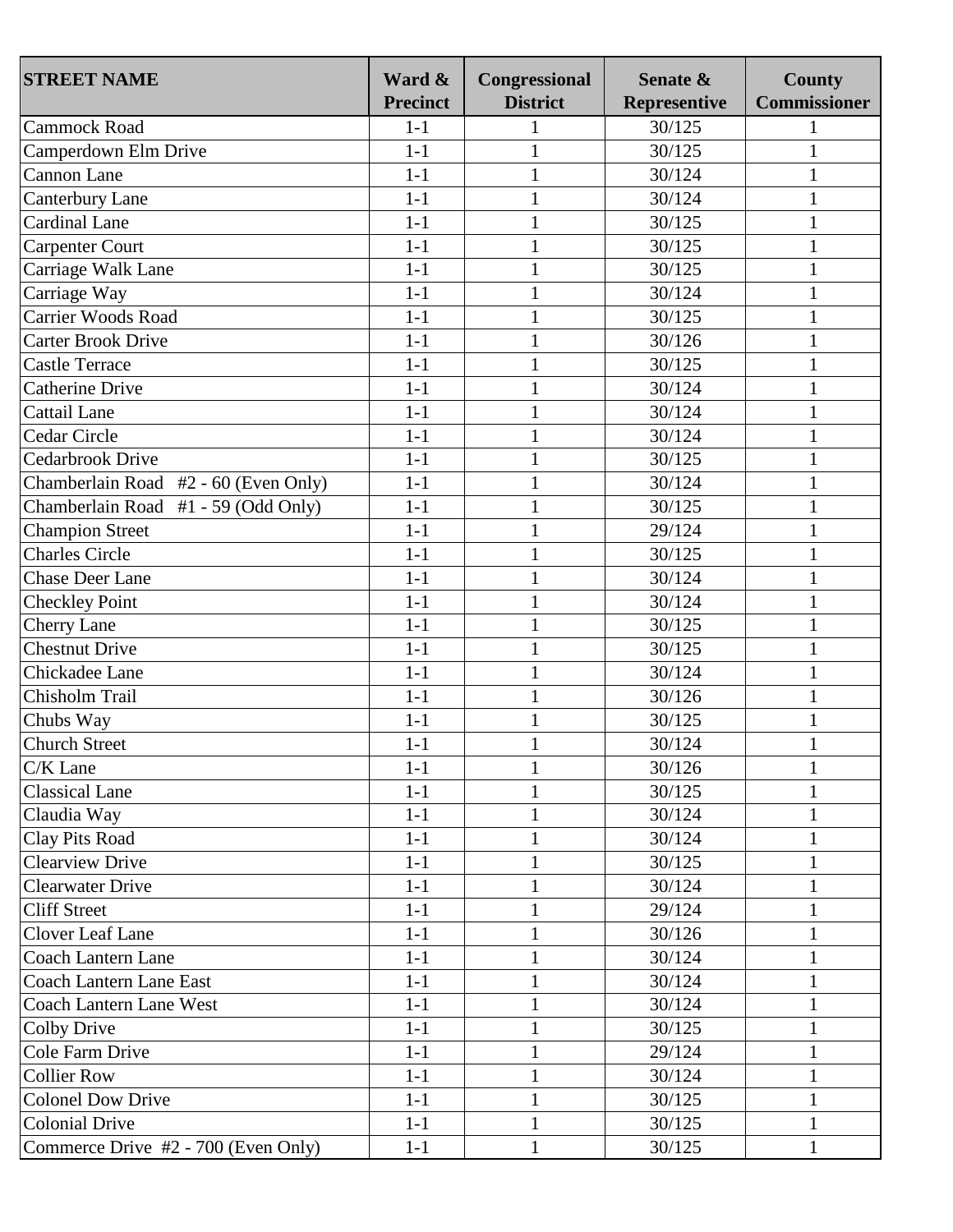| <b>STREET NAME</b>                  | Ward &<br><b>Precinct</b> | Congressional<br><b>District</b> | Senate &<br><b>Representive</b> | <b>County</b><br><b>Commissioner</b> |
|-------------------------------------|---------------------------|----------------------------------|---------------------------------|--------------------------------------|
| Commerce Drive #1 - 699 (Odd Only)  | $1-1$                     | 1                                | 30/124                          | 1                                    |
| <b>Commercial Road</b>              | $1-1$                     | $\mathbf{1}$                     | 30/125                          | 1                                    |
| Connolly Way                        | $1-1$                     | $\mathbf{1}$                     | 30/125                          | 1                                    |
| <b>Coralburst Lane</b>              | $1-1$                     | $\mathbf{1}$                     | 30/124                          | 1                                    |
| <b>Cottage Lane</b>                 | $1-1$                     | $\mathbf{1}$                     | 30/124                          | 1                                    |
| <b>Coulthard Farms Road</b>         | $1-1$                     | $\mathbf{1}$                     | 29/124                          | 1                                    |
| <b>County Road</b>                  | $1-1$                     | $\mathbf{1}$                     | 30/126                          | 1                                    |
| Coyote Knoll Lane                   | $1-1$                     | 1                                | 30/126                          | 1                                    |
| <b>Cranberry Pines</b>              | $1-1$                     | $\mathbf{1}$                     | 30/125                          | 1                                    |
| <b>Cricket Lane</b>                 | $1-1$                     | $\mathbf{1}$                     | 30/124                          | 1                                    |
| <b>Crossing Drive</b>               | $1-1$                     | $\mathbf{1}$                     | 30/124                          | 1                                    |
| <b>Crystal Lane</b>                 | $1-1$                     | $\mathbf{1}$                     | 30/126                          | $\mathbf{1}$                         |
| <b>Crystal Springs Trailer Park</b> | $1-1$                     | $\mathbf{1}$                     | 30/126                          | 1                                    |
| Cumberland Way                      | $1-1$                     | $\mathbf{1}$                     | 30/125                          | 1                                    |
| Cummings Road #1 - 2 (All)          | $1-1$                     | $\mathbf{1}$                     | 30/125                          | 1                                    |
| Cummings Road #3 - 8 (All)          | $1-1$                     | 1                                | 30/126                          |                                      |
| <b>Cutlass Lane</b>                 | $1-1$                     | $\mathbf{1}$                     | 30/124                          |                                      |
| <b>Cypress Street</b>               | $1-1$                     | $\mathbf{1}$                     | 30/125                          | $\mathbf{1}$                         |
| Daisycutter Lane                    | $1-1$                     | $\mathbf{1}$                     | 30/125                          | 1                                    |
| David Drive                         | $1-1$                     | $\mathbf{1}$                     | 30/126                          | $\mathbf{1}$                         |
| Dawn Rest Drive                     | $1-1$                     | $\mathbf{1}$                     | 30/126                          | 1                                    |
| Dax Lane                            | $1-1$                     | $\mathbf{1}$                     | 30/125                          |                                      |
| Deering Drive                       | $1-1$                     | $\mathbf{1}$                     | 30/126                          | 1                                    |
| Deerwood Street                     | $1-1$                     | $\mathbf{1}$                     | 30/125                          | 1                                    |
| Delias Way                          | $1-1$                     | $\mathbf{1}$                     | 30/126                          | $\mathbf{1}$                         |
| Den Drive                           | $1-1$                     | $\mathbf{1}$                     | 30/126                          | 1                                    |
| <b>Desfosses Avenue</b>             | $1-1$                     | $\mathbf{1}$                     | 30/125                          | 1                                    |
| Diamond Drive                       | $1 - 1$                   | 1                                | 30/125                          | 1                                    |
| Diner Drive                         | $1-1$                     | $\mathbf{1}$                     | 30/125                          | 1                                    |
| Dinsmore Lane                       | $1 - 1$                   | $\mathbf{1}$                     | 30/126                          | 1                                    |
| Dirigo Drive                        | $1-1$                     | $\mathbf{1}$                     | 30/126                          | $\mathbf{1}$                         |
| Dodge Street                        | $1-1$                     | 1                                | 30/124                          | 1                                    |
| <b>Dolloff Drive</b>                | $1-1$                     | $\mathbf{1}$                     | 30/125                          | $\mathbf{1}$                         |
| Dollys Way                          | $1 - 1$                   | $\mathbf{1}$                     | 30/126                          | $\mathbf{1}$                         |
| Donahue Lane                        | $1-1$                     | $\mathbf{1}$                     | 30/125                          | $\mathbf{1}$                         |
| Dorado Drive                        | $1-1$                     | $\mathbf{1}$                     | 30/124                          | $\mathbf{1}$                         |
| Douglas Road                        | $1-1$                     | $\mathbf{1}$                     | 30/124                          | $\mathbf{1}$                         |
| Dover Street                        | $1-1$                     | $\mathbf{1}$                     | 30/124                          | $\mathbf{1}$                         |
| Down East Lane                      | $1-1$                     | $\mathbf{1}$                     | 30/125                          | $\mathbf{1}$                         |
| Dragonfly Drive                     | $1-1$                     | 1                                | 30/125                          | 1                                    |
| Drake Lane                          | $1-1$                     | $\mathbf{1}$                     | 29/124                          |                                      |
| <b>Dresser Road</b>                 | $1-1$                     | $\mathbf{1}$                     | 30/126                          | $\mathbf{1}$                         |
| Driftwood Lane                      | $1-1$                     | $\mathbf{1}$                     | 30/124                          | 1                                    |
| Dunefield Lane                      | $1-1$                     | $\mathbf{1}$                     | 30/124                          | 1                                    |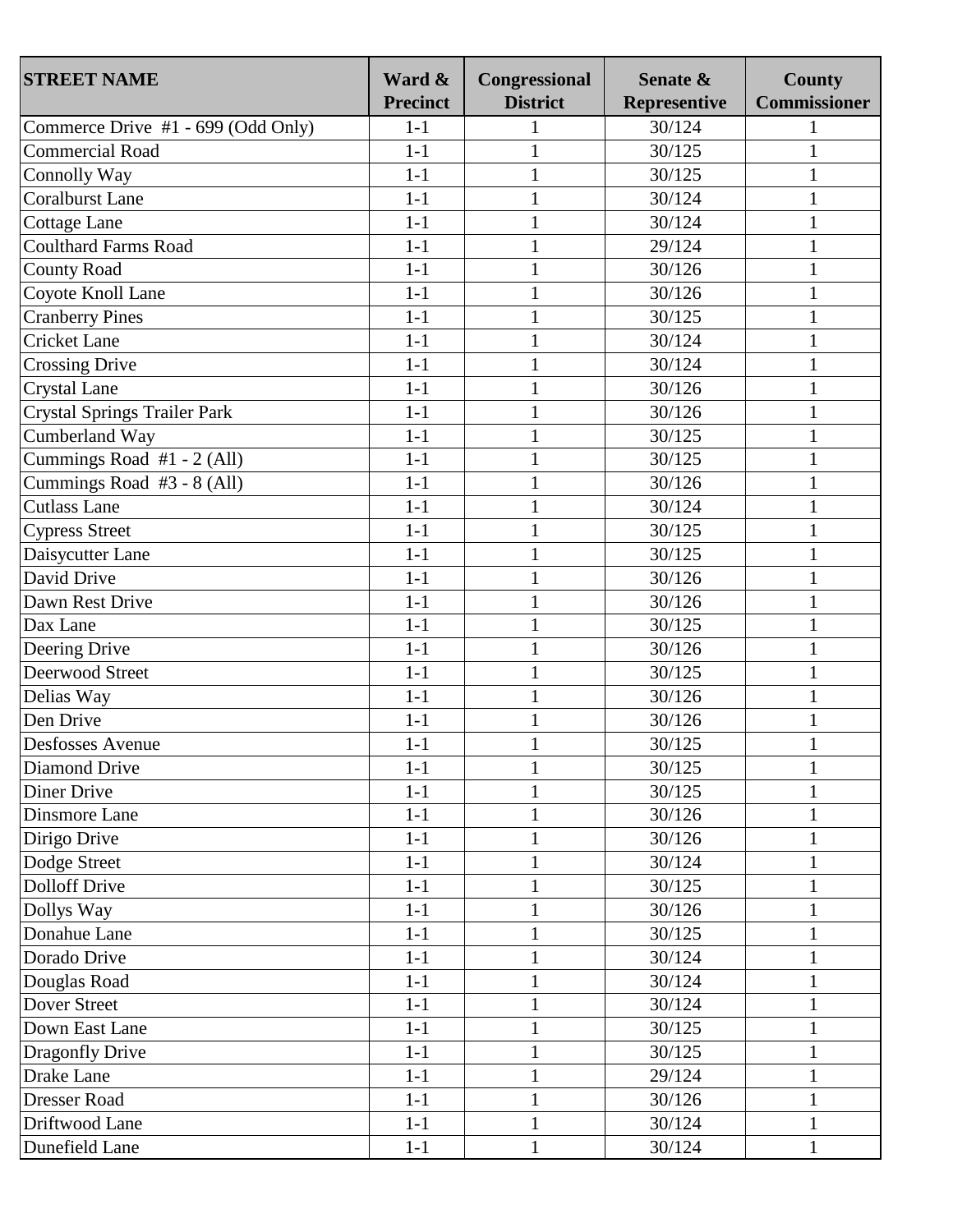| <b>STREET NAME</b>                       | Ward &<br><b>Precinct</b> | Congressional<br><b>District</b> | Senate &<br><b>Representive</b> | <b>County</b><br><b>Commissioner</b> |
|------------------------------------------|---------------------------|----------------------------------|---------------------------------|--------------------------------------|
| Dunn Estates Drive                       | $1 - 1$                   |                                  | 30/126                          |                                      |
| <b>Dunstan Avenue</b>                    | $1-1$                     | $\mathbf{1}$                     | 30/125                          |                                      |
| Dunstan Landing Road                     | $1-1$                     | $\mathbf{1}$                     | 30/124                          | 1                                    |
| <b>Dylan Drive</b>                       | $1-1$                     | $\mathbf{1}$                     | 30/125                          | 1                                    |
| <b>Eagles Nest Drive</b>                 | $1 - 1$                   | $\mathbf{1}$                     | 30/124                          | 1                                    |
| Earles Way                               | $1 - 1$                   | $\mathbf{1}$                     | 30/126                          | 1                                    |
| <b>East Grand Avenue</b>                 | $1 - 1$                   | $\mathbf{1}$                     | 30/124                          | 1                                    |
| Eastern Road                             | $1-1$                     | $\mathbf{1}$                     | 30/125                          | 1                                    |
| <b>Edgewater Road</b>                    | $1 - 1$                   | $\mathbf{1}$                     | 30/125                          | 1                                    |
| <b>Edward Drive</b>                      | $1-1$                     | $\mathbf{1}$                     | 30/124                          |                                      |
|                                          |                           |                                  |                                 | 1                                    |
| Elbridge Oliver Way                      | $1 - 1$                   | $\mathbf{1}$                     | 30/124                          | 1                                    |
| <b>Eleventh Street</b>                   | $1 - 1$                   | $\mathbf{1}$                     | 30/124                          | 1                                    |
| <b>Elizabeth Lane</b>                    | $1-1$                     | $\mathbf{1}$                     | 30/126                          | 1                                    |
| <b>Elk Crest Lane</b>                    | $1-1$                     | $\mathbf{1}$                     | 30/126                          | 1                                    |
| Ellie Avenue                             | $1 - 1$                   | $\mathbf{1}$                     | 30/125                          | $\mathbf{1}$                         |
| Elmwood Avenue                           | $1 - 1$                   | $\mathbf{1}$                     | 30/125                          | 1                                    |
| Elsie Way                                | $1-1$                     | $\mathbf{1}$                     | 30/125                          | 1                                    |
| Elysian Way                              | $1 - 1$                   | $\mathbf{1}$                     | 30/125                          | 1                                    |
| <b>Emerald Drive</b>                     | $1 - 1$                   | $\mathbf{1}$                     | 30/125                          |                                      |
| Emily Way                                | $1 - 1$                   | $\mathbf{1}$                     | 30/124                          | 1                                    |
| <b>Enchanted Ridge Way</b>               | $1-1$                     | $\mathbf{1}$                     | 30/125                          | 1                                    |
| <b>Equestrian Way</b>                    | $1-1$                     | $\mathbf{1}$                     | 30/124                          | 1                                    |
| <b>Essential Way</b>                     | $1-1$                     | $\mathbf{1}$                     | 30/125                          | 1                                    |
| <b>Estate Drive</b>                      | $1-1$                     | $\mathbf{1}$                     | 30/124                          | 1                                    |
| Evergreen Farm Road #1 - 14 (All)        | $1-1$                     | $\mathbf{1}$                     | 30/124                          | $\mathbf{1}$                         |
| Evergreen Farm Road #15 - 47 (Odd Only)  | $1-1$                     | $\mathbf{1}$                     | 30/124                          | 1                                    |
| Evergreen Farm Road #16 - 46 (Even Only) | $1 - 1$                   | $\mathbf{1}$                     | 30/125                          | 1                                    |
| <b>Ezekiel Way</b>                       | $1 - 1$                   | $\mathbf{1}$                     | 30/126                          | 1                                    |
| <b>Fairfield Road</b>                    | $1 - 1$                   | $\mathbf{1}$                     | 30/125                          | 1                                    |
| <b>Fairway Drive</b>                     | $1 - 1$                   | $\mathbf{1}$                     | 30/124                          | 1                                    |
| <b>Family Lane</b>                       | $1-1$                     | $\mathbf{1}$                     | 30/126                          | $\mathbf{1}$                         |
| Farm House Road                          | $1 - 1$                   | $\mathbf{1}$                     | 29/124                          | 1                                    |
| Fawn Run                                 | $1-1$                     | $\mathbf{1}$                     | 30/125                          | $\mathbf{1}$                         |
| Federal Way                              | $1 - 1$                   | $\mathbf{1}$                     | 30/125                          | 1                                    |
| <b>Fenderson Place</b>                   | $1-1$                     | $\mathbf{1}$                     | 30/126                          |                                      |
| Fengler Road                             | $1 - 1$                   | $\mathbf{1}$                     | 30/126                          | $\mathbf{1}$                         |
| Fern Circle                              | $1 - 1$                   | $\mathbf{1}$                     | 30/124                          | $\mathbf{1}$                         |
| Ferry Road                               | $1-1$                     | $\mathbf{1}$                     | 30/124                          | 1                                    |
| Fieldways                                | $1-1$                     | $\mathbf{1}$                     | 30/124                          | 1                                    |
| Finch Way                                | $1-1$                     | $\mathbf{1}$                     | 30/125                          | 1                                    |
| <b>First Street</b>                      | $1 - 1$                   | $\mathbf{1}$                     | 30/125                          |                                      |
| <b>Flintlock Drive</b>                   | $1-1$                     | $\mathbf{1}$                     | 30/124                          | $\mathbf{1}$                         |
| Flo N Aggie Way                          | $1 - 1$                   | $\mathbf{1}$                     | 30/126                          | 1                                    |
| <b>Fogg Road</b>                         | $1-1$                     | $\mathbf{1}$                     | 30/124                          |                                      |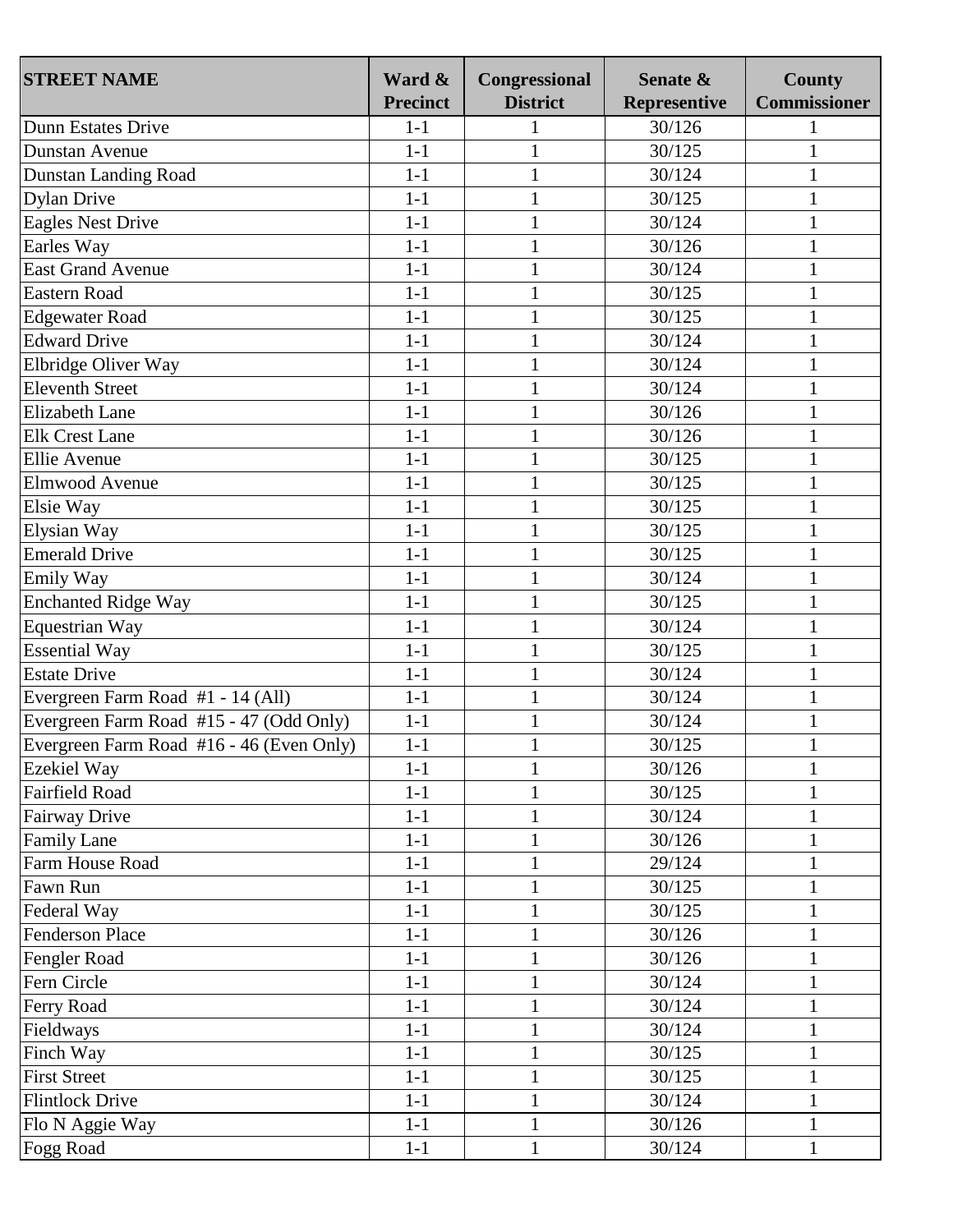| <b>STREET NAME</b>             | Ward &<br><b>Precinct</b> | Congressional<br><b>District</b> | Senate &<br><b>Representive</b> | <b>County</b><br><b>Commissioner</b> |
|--------------------------------|---------------------------|----------------------------------|---------------------------------|--------------------------------------|
| Foley Farm Road                | $1-1$                     | $\mathbf{1}$                     | 30/125                          |                                      |
| Forecaster Way                 | $1-1$                     | $\mathbf{1}$                     | 30/124                          | 1                                    |
| <b>Forest Street</b>           | $1 - 1$                   | $\mathbf{1}$                     | 29/124                          | 1                                    |
| <b>Foss Drive</b>              | $1 - 1$                   | $\mathbf{1}$                     | 30/126                          | 1                                    |
| Fountain Way                   | $1-1$                     | $\mathbf{1}$                     | 30/124                          | 1                                    |
| Fowler Farm Road               | $1-1$                     | $\mathbf{1}$                     | 29/124                          |                                      |
| <b>Foxcroft Circle</b>         | $1-1$                     | $\mathbf{1}$                     | 30/125                          | 1                                    |
| <b>Foxcroft Drive</b>          | $1-1$                     | $\mathbf{1}$                     | 30/125                          |                                      |
| <b>Foxwell Drive</b>           | $1 - 1$                   | $\mathbf{1}$                     | 30/124                          | $\mathbf{1}$                         |
| <b>Frazier Acres Lane</b>      |                           |                                  |                                 |                                      |
|                                | $1-1$                     | $\mathbf{1}$                     | 30/125                          | 1                                    |
| Frederick Thompson Drive       | $1-1$                     | $\mathbf{1}$                     | 30/124                          | 1                                    |
| Freedom Road                   | $1-1$                     | $\mathbf{1}$                     | 30/126                          | 1                                    |
| Friendship Lane                | $1-1$                     | $\mathbf{1}$                     | 30/126                          | $\mathbf{1}$                         |
| Frontrunner Way                | $1-1$                     | $\mathbf{1}$                     | 30/125                          | $\mathbf{1}$                         |
| <b>Futurity Lane</b>           | $1 - 1$                   | $\mathbf{1}$                     | 30/125                          | 1                                    |
| Galleon Lane                   | $1 - 1$                   | $\mathbf{1}$                     | 30/124                          | 1                                    |
| <b>Garnet Drive</b>            | $1-1$                     | $\mathbf{1}$                     | 30/125                          | 1                                    |
| <b>Garrison Lane</b>           | $1 - 1$                   | $\mathbf{1}$                     | 30/124                          | 1                                    |
| <b>Gateway Circle</b>          | $1-1$                     | $\mathbf{1}$                     | 30/125                          | 1                                    |
| <b>Gateway Court</b>           | $1 - 1$                   | $\mathbf{1}$                     | 30/125                          | 1                                    |
| <b>Gibson Road</b>             | $1-1$                     | $\mathbf{1}$                     | 30/125                          | 1                                    |
| <b>Ginn Road</b>               | $1 - 1$                   | $\mathbf{1}$                     | 30/125                          | 1                                    |
| <b>Glenndale Circle</b>        | $1 - 1$                   | $\mathbf{1}$                     | 30/126                          | 1                                    |
| Glenndale Drive #4 (Even Only) | $1 - 1$                   | $\mathbf{1}$                     | 30/126                          |                                      |
| Glenndale Drive #5 (Odd Only)  | $1-1$                     | $\mathbf{1}$                     | 30/125                          | $\mathbf{1}$                         |
| Glenndale Drive #6 - 10 (All)  | $1 - 1$                   | $\mathbf{1}$                     | 30/126                          | $\mathbf{1}$                         |
| Gochie Way                     | $1 - 1$                   | $\mathbf{1}$                     | 30/126                          | 1                                    |
| Goldenwood Drive               | $1-1$                     | 1                                | 30/126                          | 1                                    |
| Golondrina Lane                | $1-1$                     | 1                                | 30/125                          | 1                                    |
| Gorham Road #1 - 259 (All)     | $1 - 1$                   | $\mathbf{1}$                     | 30/125                          | 1                                    |
| Gorham Road #260 - 480 (All)   | $1-1$                     | $\mathbf{1}$                     | 30/126                          | $\mathbf{1}$                         |
| <b>Grandview Drive</b>         | $1-1$                     | $\mathbf{1}$                     | 30/125                          | 1                                    |
| <b>Granite Street</b>          | $1-1$                     | $\mathbf{1}$                     | 30/124                          | 1                                    |
| <b>Grant Road</b>              | $1-1$                     | $\mathbf{1}$                     | 30/126                          | 1                                    |
| Grapevine Lane                 | $1-1$                     | $\mathbf{1}$                     | 30/126                          | 1                                    |
| <b>Grasshopper Lane</b>        | $1 - 1$                   |                                  | 30/126                          |                                      |
| <b>Gravel Road</b>             | $1-1$                     | $\mathbf{1}$                     | 30/124                          | 1                                    |
| <b>Great Northern Drive</b>    | $1-1$                     | $\mathbf{1}$                     | 30/126                          | 1                                    |
| Green Needle Drive             | $1-1$                     | $\mathbf{1}$                     | 30/125                          | $\mathbf{1}$                         |
| Green Road                     | $1-1$                     | $\mathbf{1}$                     | 30/126                          | 1                                    |
| Greenacres Lane                | $1-1$                     | $\mathbf{1}$                     | 30/125                          | $\mathbf{1}$                         |
| Greenwood Avenue               | $1 - 1$                   | $\mathbf{1}$                     | 29/124                          | 1                                    |
| Griffin Road                   | $1-1$                     | $\mathbf{1}$                     | 30/124                          | 1                                    |
| Gristmill Lane                 | $1-1$                     | $\mathbf{1}$                     | 30/125                          | 1                                    |
|                                |                           |                                  |                                 |                                      |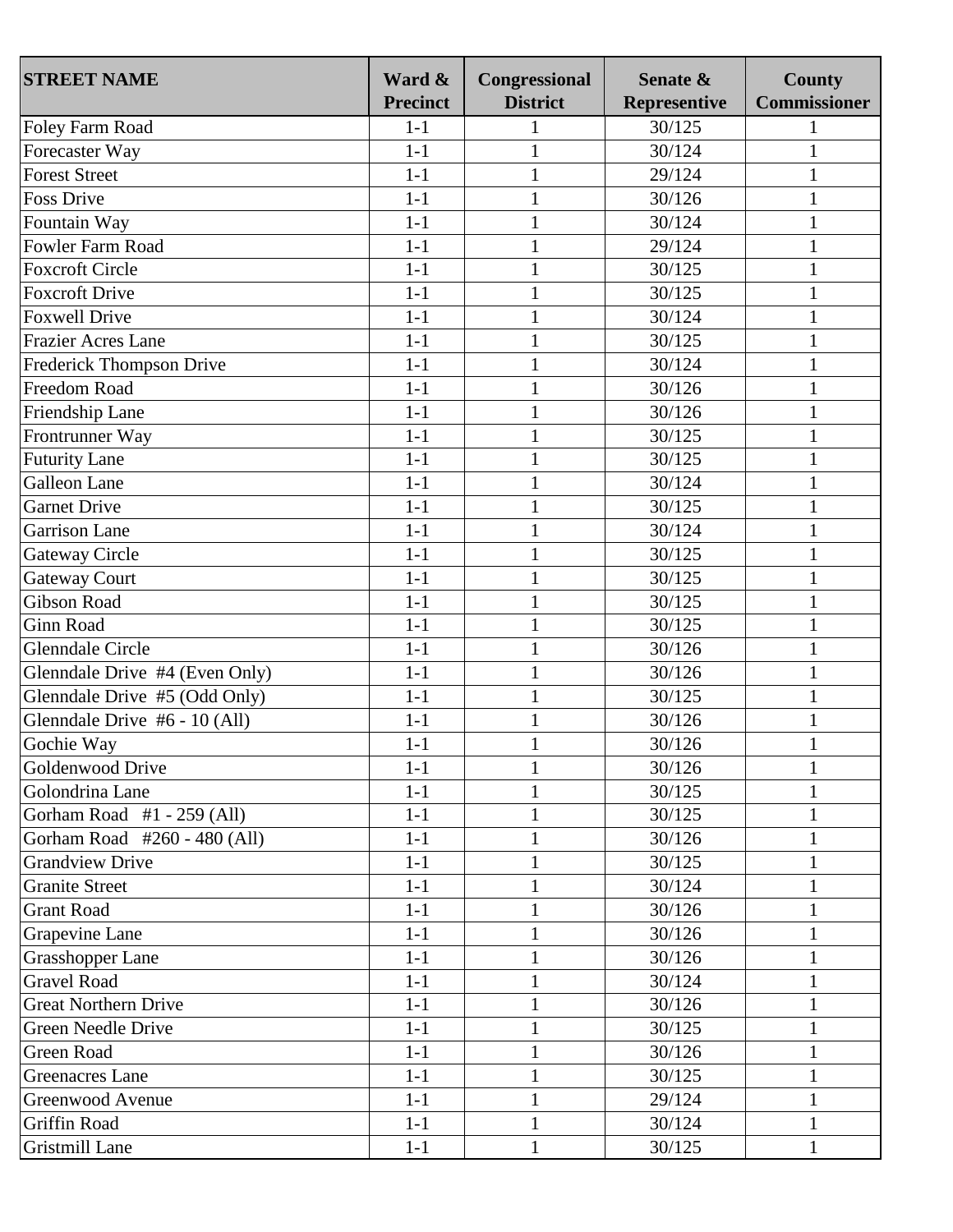| <b>STREET NAME</b>                     | Ward &<br><b>Precinct</b> | Congressional<br><b>District</b> | Senate &<br><b>Representive</b> | <b>County</b><br><b>Commissioner</b> |
|----------------------------------------|---------------------------|----------------------------------|---------------------------------|--------------------------------------|
| Grovo Lane                             | $1-1$                     | $\mathbf{1}$                     | 30/126                          |                                      |
| Guinea Lane                            | $1 - 1$                   | $\mathbf{1}$                     | 30/125                          | 1                                    |
| <b>Gunstock Road</b>                   | $1-1$                     | $\mathbf{1}$                     | 30/124                          | 1                                    |
| <b>Hackmatack Drive</b>                | $1 - 1$                   | $\mathbf{1}$                     | 30/124                          |                                      |
| Hackmore Avenue                        | $1-1$                     |                                  | 30/125                          | 1                                    |
|                                        |                           | $\mathbf{1}$                     |                                 | 1                                    |
| Haigis Parkway                         | $1-1$                     | $\mathbf{1}$                     | 30/125                          |                                      |
| Haley Way                              | $1-1$                     | $\mathbf{1}$                     | 30/125                          | 1                                    |
| <b>Hampton Circle</b>                  | $1-1$                     | $\mathbf{1}$                     | 30/124                          | 1                                    |
| <b>Hannaford Drive</b>                 | $1-1$                     | $\mathbf{1}$                     | 30/125                          | $\mathbf{1}$                         |
| Hanson Road                            | $1-1$                     | $\mathbf{1}$                     | 30/126                          | 1                                    |
| <b>Harlow Street</b>                   | $1-1$                     | $\mathbf{1}$                     | 30/124                          | 1                                    |
| <b>Harmon Street</b>                   | $1-1$                     | $\mathbf{1}$                     | 30/124                          | 1                                    |
| Harmons Island                         | $1-1$                     | $\mathbf{1}$                     | 29/124                          | $\mathbf{1}$                         |
| <b>Harvest Lane</b>                    | $1-1$                     | $\mathbf{1}$                     | 30/124                          | $\mathbf{1}$                         |
| <b>Hawk Drive</b>                      | $1-1$                     | $\mathbf{1}$                     | 30/126                          | 1                                    |
| <b>Hawthorn Circle</b>                 | $1 - 1$                   | $\mathbf{1}$                     | 30/124                          | 1                                    |
| <b>Hayloft Lane</b>                    | $1-1$                     | $\mathbf{1}$                     | 30/125                          | 1                                    |
| <b>Haystack Circle</b>                 | $1-1$                     | $\mathbf{1}$                     | 29/124                          | $\mathbf{1}$                         |
| Hearn Road                             | $1-1$                     | $\mathbf{1}$                     | 30/125                          | 1                                    |
| <b>Heather Lane</b>                    | $1-1$                     | $\mathbf{1}$                     | 30/125                          | $\mathbf{1}$                         |
| Heathwood Lane                         | $1-1$                     | $\mathbf{1}$                     | 30/126                          | 1                                    |
| <b>Hemlock Circle</b>                  | $1-1$                     | $\mathbf{1}$                     | 30/124                          | $\mathbf{1}$                         |
| Henrikson Road                         | $1-1$                     | $\mathbf{1}$                     | 30/126                          | 1                                    |
| <b>Herbert Drive</b>                   | $1 - 1$                   | $\mathbf{1}$                     | 30/125                          |                                      |
| Heritage Lane                          | $1-1$                     | $\mathbf{1}$                     | 30/125                          | 1                                    |
| Herrli Street                          | $1-1$                     | $\mathbf{1}$                     | 30/125                          | $\mathbf{1}$                         |
| <b>Hickory Lane</b>                    | $1-1$                     | $\mathbf{1}$                     | 30/125                          | 1                                    |
| Hidden Creek Drive                     | $1-1$                     | 1                                | 30/125                          | 1                                    |
| Higgins Creek Road                     | $1-1$                     | 1                                | 29/124                          | 1                                    |
| <b>Higgins Street</b>                  | $1-1$                     | $\mathbf{1}$                     | 30/124                          |                                      |
| <b>High Bluff Lane</b>                 | $1-1$                     | $\mathbf{1}$                     | 30/126                          | 1                                    |
| <b>High Point Road</b>                 | $1-1$                     | $\mathbf{1}$                     | 30/124                          | 1                                    |
| Highland Avenue #1 - 107 (Odd Only)    | $1-1$                     | $\mathbf{1}$                     | 30/124                          | 1                                    |
| Highland Avenue #2 - 76 (Even Only)    | $1-1$                     | $\mathbf{1}$                     | 30/125                          | 1                                    |
| Highland Avenue #78 - 108 (Even Only)  | $1-1$                     | $\mathbf{1}$                     | 30/124                          | 1                                    |
| Highland Avenue #109 - 166 (All)       | $1 - 1$                   |                                  | 30/124                          |                                      |
| Highland Avenue #167 - 305 (Odd Only)  | $1-1$                     | $\mathbf{1}$                     | 29/124                          |                                      |
| Highland Avenue #168 - 304 (Even Only) | $1-1$                     | $\mathbf{1}$                     | 30/124                          | 1                                    |
| <b>Highland Pines</b>                  | $1-1$                     | $\mathbf{1}$                     | 29/124                          | $\mathbf{1}$                         |
| <b>Hillcrest Avenue</b>                | $1-1$                     | $\mathbf{1}$                     | 30/125                          | 1                                    |
| Hillside Avenue                        | $1-1$                     | $\mathbf{1}$                     | 30/124                          | 1                                    |
| <b>Hines Drive</b>                     |                           |                                  | 30/125                          |                                      |
|                                        | $1-1$                     | $\mathbf{1}$                     |                                 | 1                                    |
| Hoke Lane                              | $1-1$                     | $\mathbf{1}$                     | 30/126                          |                                      |
| Holbrook Farms Way                     | $1-1$                     | $\mathbf{1}$                     | 30/125                          |                                      |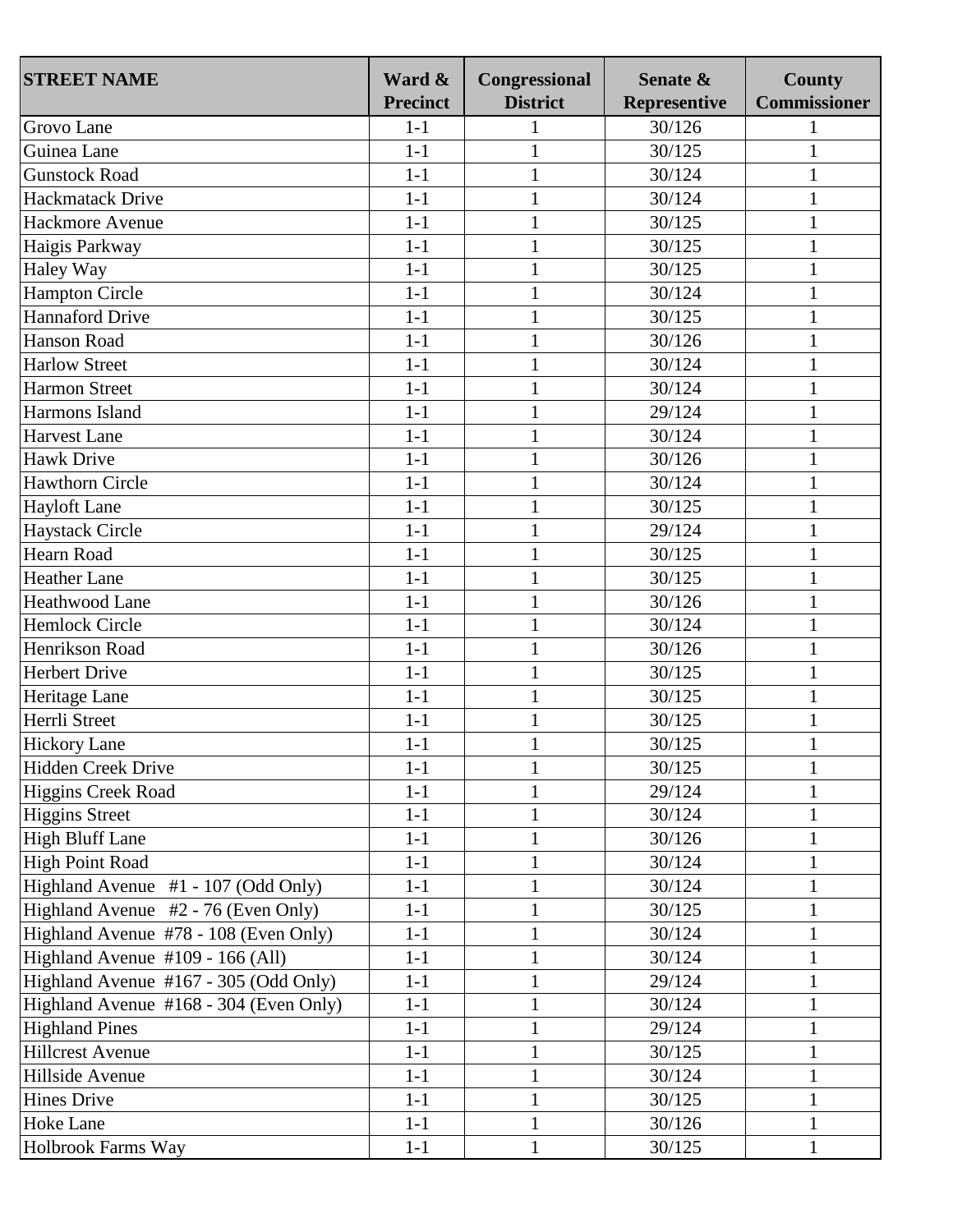| <b>STREET NAME</b>                 | Ward &<br><b>Precinct</b> | Congressional<br><b>District</b> | Senate &<br><b>Representive</b> | <b>County</b><br><b>Commissioner</b> |
|------------------------------------|---------------------------|----------------------------------|---------------------------------|--------------------------------------|
| <b>Holly Street</b>                | $1-1$                     | 1                                | 30/124                          | 1                                    |
| Holmes Road $#1 - 30$ (All)        | $1-1$                     | $\mathbf{1}$                     | 30/125                          | 1                                    |
| Holmes Road #31 - 322 (All)        | $1-1$                     | $\mathbf{1}$                     | 30/126                          | 1                                    |
| Holmes Road #323 - 371 (Odd Only)  | $1-1$                     | $\mathbf{1}$                     | 30/126                          | 1                                    |
| Holmes Road #324 - 370 (Even Only) | $1-1$                     | $\mathbf{1}$                     | 30/125                          | $\mathbf{1}$                         |
| <b>Homer Sands Road</b>            | $1-1$                     | $\mathbf{1}$                     | 30/124                          | $\mathbf{1}$                         |
| Honan Road                         | $1-1$                     | $\mathbf{1}$                     | 30/125                          | $\mathbf{1}$                         |
| Honeysuckle Lane                   | $1-1$                     | $\mathbf{1}$                     | 30/124                          | 1                                    |
| Hope Lane                          | $1-1$                     | $\mathbf{1}$                     | 30/125                          | $\mathbf{1}$                         |
| Horseshoe Drive                    | $1-1$                     | $\mathbf{1}$                     | 30/124                          | 1                                    |
| <b>Houghton Street</b>             | $1-1$                     | $\mathbf{1}$                     | 29/124                          | $\mathbf{1}$                         |
| Hourglass Lane                     | $1-1$                     | $\mathbf{1}$                     | 30/126                          | $\mathbf{1}$                         |
| <b>Howard Lane</b>                 | $1-1$                     | $\mathbf{1}$                     | 30/126                          | $\mathbf{1}$                         |
| <b>Hudson Avenue</b>               | $1-1$                     | $\mathbf{1}$                     | 30/125                          | $\mathbf{1}$                         |
| <b>Hugh Avenue</b>                 | $1-1$                     | $\mathbf{1}$                     | 30/125                          | 1                                    |
| Hummingbird Lane                   | $1-1$                     | $\mathbf{1}$                     | 30/124                          |                                      |
| Hunnewell Road                     | $1-1$                     | $\mathbf{1}$                     | 30/125                          | 1                                    |
| <b>Hunter Point Drive</b>          | $1-1$                     | $\mathbf{1}$                     | 30/124                          | $\mathbf{1}$                         |
| <b>Huntley Drive</b>               | $1-1$                     | $\mathbf{1}$                     | 30/125                          | 1                                    |
| Hurdle Fence Road                  | $1-1$                     | $\mathbf{1}$                     | 30/124                          | $\mathbf{1}$                         |
| <b>Impatiens Mews</b>              | $1-1$                     | $\mathbf{1}$                     | 30/125                          | 1                                    |
| <b>Imperial Lane</b>               | $1-1$                     | $\mathbf{1}$                     | 30/125                          |                                      |
| Independence Way                   | $1-1$                     | $\mathbf{1}$                     | 30/126                          | $\mathbf{1}$                         |
| Indian Hill Lane                   | $1-1$                     | $\mathbf{1}$                     | 30/124                          | $\mathbf{1}$                         |
| <b>Indian Rock Road</b>            | $1-1$                     | $\mathbf{1}$                     | 30/124                          | $\mathbf{1}$                         |
| Indian Woods Road                  | $1-1$                     | $\mathbf{1}$                     | 30/124                          | $\mathbf{1}$                         |
| <b>Ingallsides Drive</b>           | $1-1$                     | $\mathbf{1}$                     | 30/125                          | $\mathbf{1}$                         |
| <b>Inspiration Drive</b>           | $1 - 1$                   | 1                                | 30/125                          | 1                                    |
| Iris Drive                         | $1-1$                     | $\mathbf{1}$                     | 30/124                          | 1                                    |
| <b>Ironclad Road</b>               | $1 - 1$                   | $\mathbf{1}$                     | 30/124                          | 1                                    |
| <b>Ivory Hill Lane</b>             | $1-1$                     | $\mathbf{1}$                     | 29/124                          | $\mathbf{1}$                         |
| Jacob Avenue                       | $1-1$                     | 1                                | 30/125                          | 1                                    |
| Jameco Mill Road                   | $1-1$                     | $\mathbf{1}$                     | 30/125                          | $\mathbf{1}$                         |
| <b>Jamestown Circle</b>            | $1 - 1$                   | $\mathbf{1}$                     | 29/124                          | $\mathbf{1}$                         |
| Jana Lane                          | $1-1$                     | $\mathbf{1}$                     | 30/126                          | $\mathbf{1}$                         |
| <b>Jared Drive</b>                 | $1-1$                     | $\mathbf{1}$                     | 30/126                          | $\mathbf{1}$                         |
| <b>Jasper Street</b>               | $1-1$                     | $\mathbf{1}$                     | 30/124                          | $\mathbf{1}$                         |
| Jocelyn Road                       | $1-1$                     | $\mathbf{1}$                     | 30/124                          | $\mathbf{1}$                         |
| Johnson Road                       | $1-1$                     | $\mathbf{1}$                     | 30/126                          | $\mathbf{1}$                         |
| <b>Jones Creek Drive</b>           | $1-1$                     | $\mathbf{1}$                     | 30/124                          | 1                                    |
| Jordan Lane                        | $1-1$                     | $\mathbf{1}$                     | 30/124                          |                                      |
| Joshua Libby Road                  | $1-1$                     | $\mathbf{1}$                     | 30/126                          | $\mathbf{1}$                         |
| <b>Joss Hill Road</b>              | $1-1$                     | $\mathbf{1}$                     | 30/126                          | 1                                    |
| Judge Hasty Lane                   | $1-1$                     | $\mathbf{1}$                     | 30/125                          | 1                                    |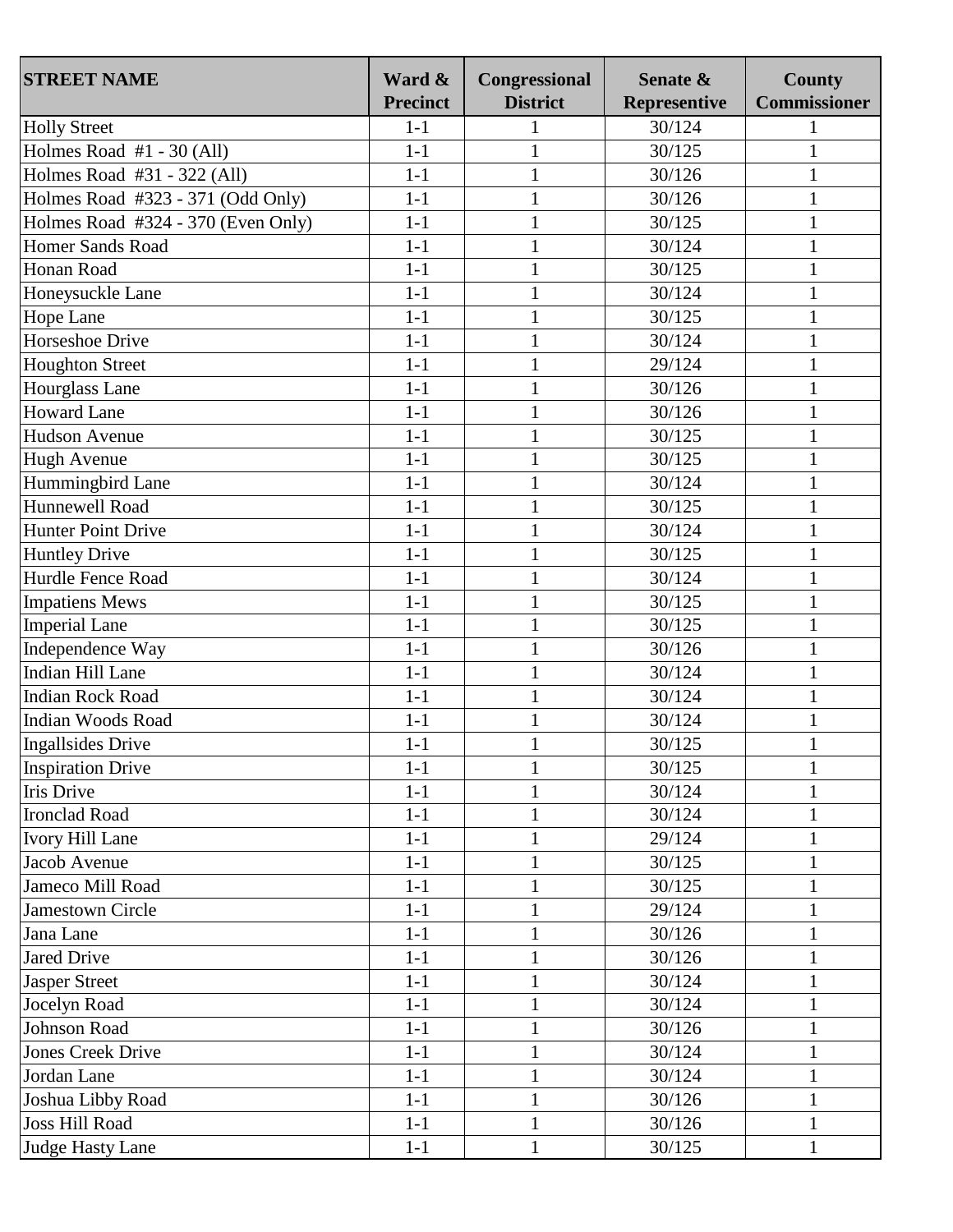| <b>STREET NAME</b>    | Ward &<br><b>Precinct</b> | Congressional<br><b>District</b> | Senate &<br><b>Representive</b> | <b>County</b><br><b>Commissioner</b> |
|-----------------------|---------------------------|----------------------------------|---------------------------------|--------------------------------------|
| Juneberry Lane        | $1-1$                     | 1                                | 30/125                          |                                      |
| Kala Lane             | $1-1$                     | $\mathbf{1}$                     | 30/126                          | 1                                    |
| <b>Katies Lane</b>    | $1-1$                     | $\mathbf{1}$                     | 30/126                          | $\mathbf{1}$                         |
|                       | $1-1$                     |                                  |                                 |                                      |
| Kelly Lane            | $1-1$                     | $\mathbf{1}$                     | 29/124                          | 1                                    |
| Kennebago Drive       |                           | $\mathbf{1}$                     | 30/126                          |                                      |
| <b>Kennedy Drive</b>  | $1-1$                     | $\mathbf{1}$                     | 30/124                          | 1                                    |
| Kenniston Way         | $1-1$                     | $\mathbf{1}$                     | 30/124                          | $\mathbf{1}$                         |
| Kenosha Avenue        | $1-1$                     | $\mathbf{1}$                     | 30/125                          | 1                                    |
| Kent Street           | $1-1$                     | $\mathbf{1}$                     | 29/124                          | $\mathbf{1}$                         |
| Kerrymen Circle       | $1-1$                     | $\mathbf{1}$                     | 30/126                          | 1                                    |
| <b>Kimball Drive</b>  | $1-1$                     | $\mathbf{1}$                     | 30/124                          | 1                                    |
| <b>King Street</b>    | $1-1$                     | $\mathbf{1}$                     | 30/124                          | 1                                    |
| King Street Extension | $1-1$                     | $\mathbf{1}$                     | 30/124                          | $\mathbf{1}$                         |
| Kingfisher Drive      | $1-1$                     | $\mathbf{1}$                     | 30/124                          | $\mathbf{1}$                         |
| Kirkwood Circle       | $1-1$                     | $\mathbf{1}$                     | 29/124                          | 1                                    |
| Kirkwood Road         | $1-1$                     | $\mathbf{1}$                     | 29/124                          | 1                                    |
| <b>Knoll View</b>     | $1-1$                     | $\mathbf{1}$                     | 30/126                          | 1                                    |
| Kylie Avenue          | $1-1$                     | $\mathbf{1}$                     | 30/126                          | 1                                    |
| Labrador Lane         | $1-1$                     | $\mathbf{1}$                     | 30/126                          | 1                                    |
| <b>Ladd Drive</b>     | $1-1$                     | $\mathbf{1}$                     | 30/126                          | 1                                    |
| Lady Slipper Way      | $1-1$                     | $\mathbf{1}$                     | 30/126                          | 1                                    |
| Laidlaw Lane          | $1-1$                     | $\mathbf{1}$                     | 30/125                          | 1                                    |
| Lamplighter Lane      | $1-1$                     | $\mathbf{1}$                     | 30/125                          | 1                                    |
| <b>Lancaster Lane</b> | $1-1$                     | $\mathbf{1}$                     | 30/124                          | $\mathbf{1}$                         |
| <b>Landmark Road</b>  | $1-1$                     | $\mathbf{1}$                     | 30/125                          | $\mathbf{1}$                         |
| Lane By The Sea       | $1-1$                     | $\mathbf{1}$                     | 30/124                          | $\mathbf{1}$                         |
| <b>Lark Street</b>    | $1-1$                     | $\mathbf{1}$                     | 29/124                          | $\mathbf{1}$                         |
| Larrabee Farm Road    | $1-1$                     | 1                                | 30/126                          | 1                                    |
| Lary Falls Drive      | $1-1$                     | 1                                | 30/125                          | 1                                    |
| Laughton Circle       | $1 - 1$                   | $\mathbf{1}$                     | 30/124                          | 1                                    |
| Laurel Ridge Road     | $1-1$                     | $\mathbf{1}$                     | 30/126                          | $\mathbf{1}$                         |
| Lauren Drive          | $1 - 1$                   | $\mathbf{1}$                     | 30/126                          | 1                                    |
| Leah Lane             | $1-1$                     | $\mathbf{1}$                     | 30/126                          | $\mathbf{1}$                         |
| Ledgewood Circle      | $1 - 1$                   | $\mathbf{1}$                     | 30/124                          | 1                                    |
| Leighton Farm Road    | $1-1$                     | $\mathbf{1}$                     | 30/125                          | $\mathbf{1}$                         |
| <b>Libby Street</b>   | $1 - 1$                   |                                  | 30/125                          | 1                                    |
| Liberty Bell Lane     | $1-1$                     | $\mathbf{1}$                     | 30/124                          | $\mathbf{1}$                         |
| Library Lane          | $1-1$                     | $\mathbf{1}$                     | 30/124                          | $\mathbf{1}$                         |
| Lilac Lane            | $1-1$                     | $\mathbf{1}$                     | 30/124                          | $\mathbf{1}$                         |
| Lillian Way           | $1-1$                     | $\mathbf{1}$                     | 30/125                          | $\mathbf{1}$                         |
| Little Bear Road      | $1 - 1$                   | $\mathbf{1}$                     | 30/126                          | $\mathbf 1$                          |
| Littlefield Lane      | $1 - 1$                   | $\mathbf{1}$                     | 30/125                          | 1                                    |
| Lobos Road            | $1-1$                     | $\mathbf{1}$                     | 30/126                          | 1                                    |
| Logmad Avenue         | $1 - 1$                   | $\mathbf{1}$                     | 30/126                          | 1                                    |
|                       |                           |                                  |                                 |                                      |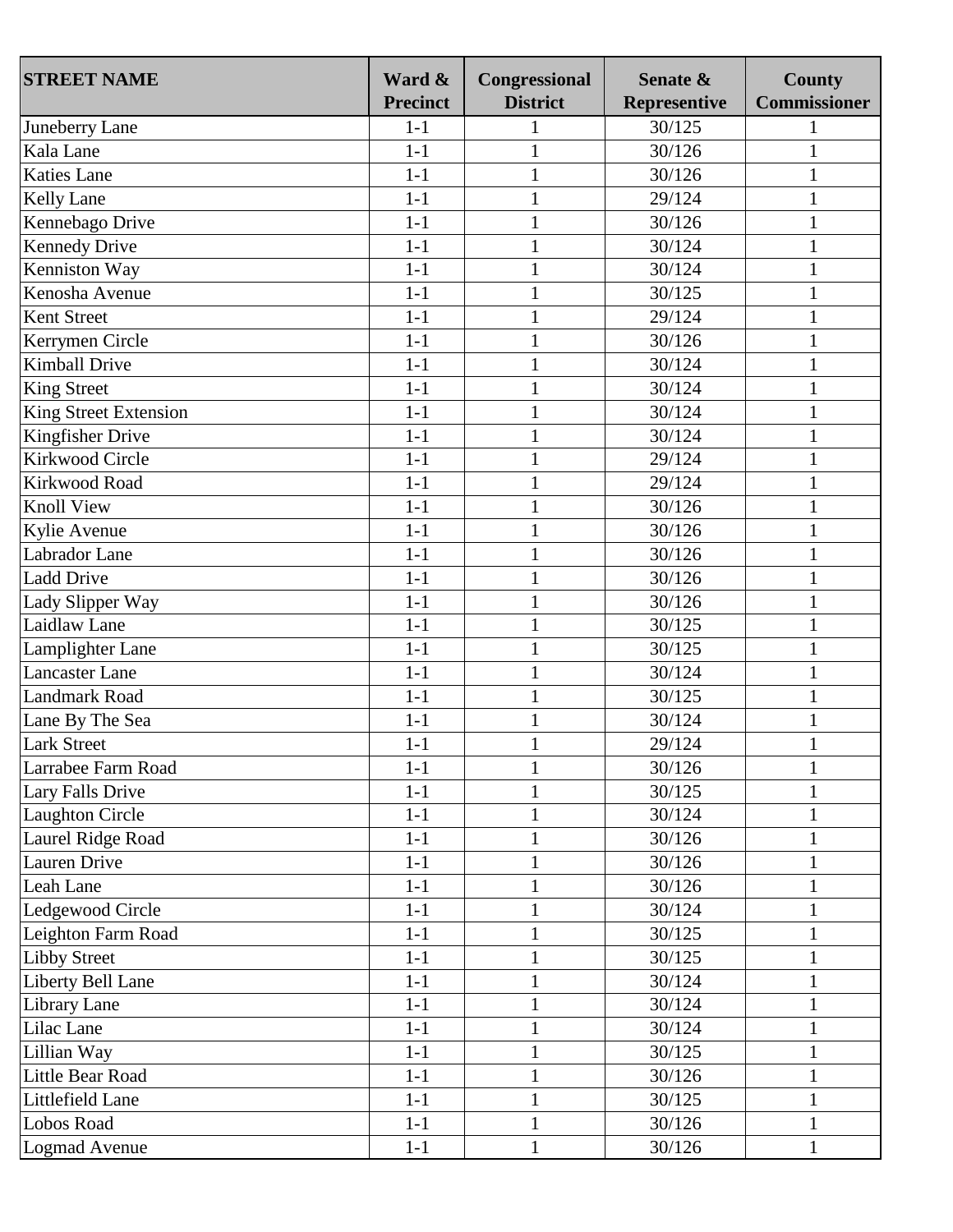| <b>STREET NAME</b>                     | Ward &          | Congressional   | Senate &            | <b>County</b>       |
|----------------------------------------|-----------------|-----------------|---------------------|---------------------|
|                                        | <b>Precinct</b> | <b>District</b> | <b>Representive</b> | <b>Commissioner</b> |
| Longmeadow Road                        | $1 - 1$         |                 | 30/126              |                     |
| Longwave Place                         | $1 - 1$         | $\mathbf{1}$    | 30/124              |                     |
| Lucky Lane                             | $1-1$           | $\mathbf{1}$    | 30/125              | 1                   |
| <b>Madison Drive</b>                   | $1-1$           | $\mathbf{1}$    | 30/125              | 1                   |
| Magnolia Lane                          | $1 - 1$         | $\mathbf{1}$    | 30/124              | 1                   |
| <b>Mallard Lane</b>                    | $1-1$           | $\mathbf{1}$    | 30/124              | 1                   |
| Manson Libby Road                      | $1 - 1$         | $\mathbf{1}$    | 30/124              | $\mathbf{1}$        |
| Maple Avenue                           | $1-1$           | $\mathbf{1}$    | 30/125              | 1                   |
| Marcia Street                          | $1 - 1$         | $\mathbf{1}$    | 30/124              | 1                   |
| <b>Mariners Cove</b>                   | $1-1$           | $\mathbf{1}$    | 30/124              | 1                   |
| Marion Jordan Road #1 - 51 (Odd Only)  | $1 - 1$         | $\mathbf{1}$    | 30/124              | 1                   |
| Marion Jordan Road #2 - 62 (Even Only) | $1-1$           | $\mathbf{1}$    | 29/124              | 1                   |
| Marion Jordan Road #55 - 55 (Odd Only) | $1 - 1$         | $\mathbf{1}$    | 29/124              | 1                   |
| Marr Farm Way                          | $1-1$           | $\mathbf{1}$    | 30/126              | 1                   |
| Marsh Rock Circle                      | $1-1$           | $\mathbf{1}$    | 30/124              | $\mathbf{1}$        |
| Martell Way                            | $1 - 1$         | $\mathbf{1}$    | 30/126              | 1                   |
| <b>Martin Avenue</b>                   | $1-1$           | $\mathbf{1}$    | 30/125              | 1                   |
| Mary Way                               | $1 - 1$         | $\mathbf{1}$    | 30/126              | 1                   |
| Massacre Lane                          | $1-1$           | $\mathbf{1}$    | 30/124              |                     |
| <b>Mast Road</b>                       | $1 - 1$         | $\mathbf{1}$    | 30/124              | $\mathbf{1}$        |
| Matthews Way                           | $1-1$           | $\mathbf{1}$    | 30/126              | 1                   |
| Mayfield Lane                          | $1-1$           | $\mathbf{1}$    | 30/126              | $\mathbf{1}$        |
| <b>Mayflower Drive</b>                 | $1-1$           | $\mathbf{1}$    | 30/124              | 1                   |
| McCann Way                             | $1-1$           | $\mathbf{1}$    | 30/125              | 1                   |
| McIntyre Way                           | $1 - 1$         | $\mathbf{1}$    | 30/126              | 1                   |
| McLaughlin Lane                        | $1-1$           | $\mathbf{1}$    | 30/126              |                     |
| Meadowood Drive                        | $1-1$           | $\mathbf{1}$    | 29/124              | 1                   |
| Meeting House Road                     | $1-1$           | $\mathbf{1}$    | 30/125              | 1                   |
| Melbourne Drive                        | $1 - 1$         | $\mathbf{1}$    | 30/124              | 1                   |
| <b>Melody Lane</b>                     | $1 - 1$         | $\mathbf{1}$    | 30/126              | 1                   |
| <b>Memory Lane</b>                     | $1 - 1$         | $\mathbf{1}$    | 30/125              | $\mathbf{1}$        |
| <b>Merrick Street</b>                  | $1 - 1$         | $\mathbf{1}$    | 30/124              | 1                   |
| Merrill Brook Drive                    | $1-1$           | $\mathbf{1}$    | 30/126              | 1                   |
| <b>Merrill Street</b>                  | $1 - 1$         | $\mathbf{1}$    | 30/124              | 1                   |
| Militia Lane                           | $1-1$           | $\mathbf{1}$    | 30/124              | $\mathbf{1}$        |
| Milky Way                              | $1 - 1$         | $\mathbf{1}$    | 30/126              | 1                   |
| Mill Commons Drive                     | $1 - 1$         | $\mathbf{1}$    | 30/125              | $\mathbf{1}$        |
| Millbrook Road                         | $1 - 1$         | $\mathbf{1}$    | 30/125              | 1                   |
| Milliken Mills Road                    | $1 - 1$         | $\mathbf{1}$    | 30/124              | $\mathbf{1}$        |
| Milliken Road                          | $1 - 1$         |                 |                     |                     |
|                                        | $1-1$           | $\mathbf{1}$    | 30/125              | $\mathbf{1}$        |
| Minuteman Drive                        |                 | $\mathbf{1}$    | 30/124              | $\mathbf{1}$        |
| Mitchell Hill Road                     | $1-1$           | $\mathbf{1}$    | 30/126              | 1                   |
| <b>Moonlight Drive</b>                 | $1-1$           | $\mathbf{1}$    | 30/124              | 1                   |
| Moors Point Road                       | $1 - 1$         | $\mathbf{1}$    | 30/125              |                     |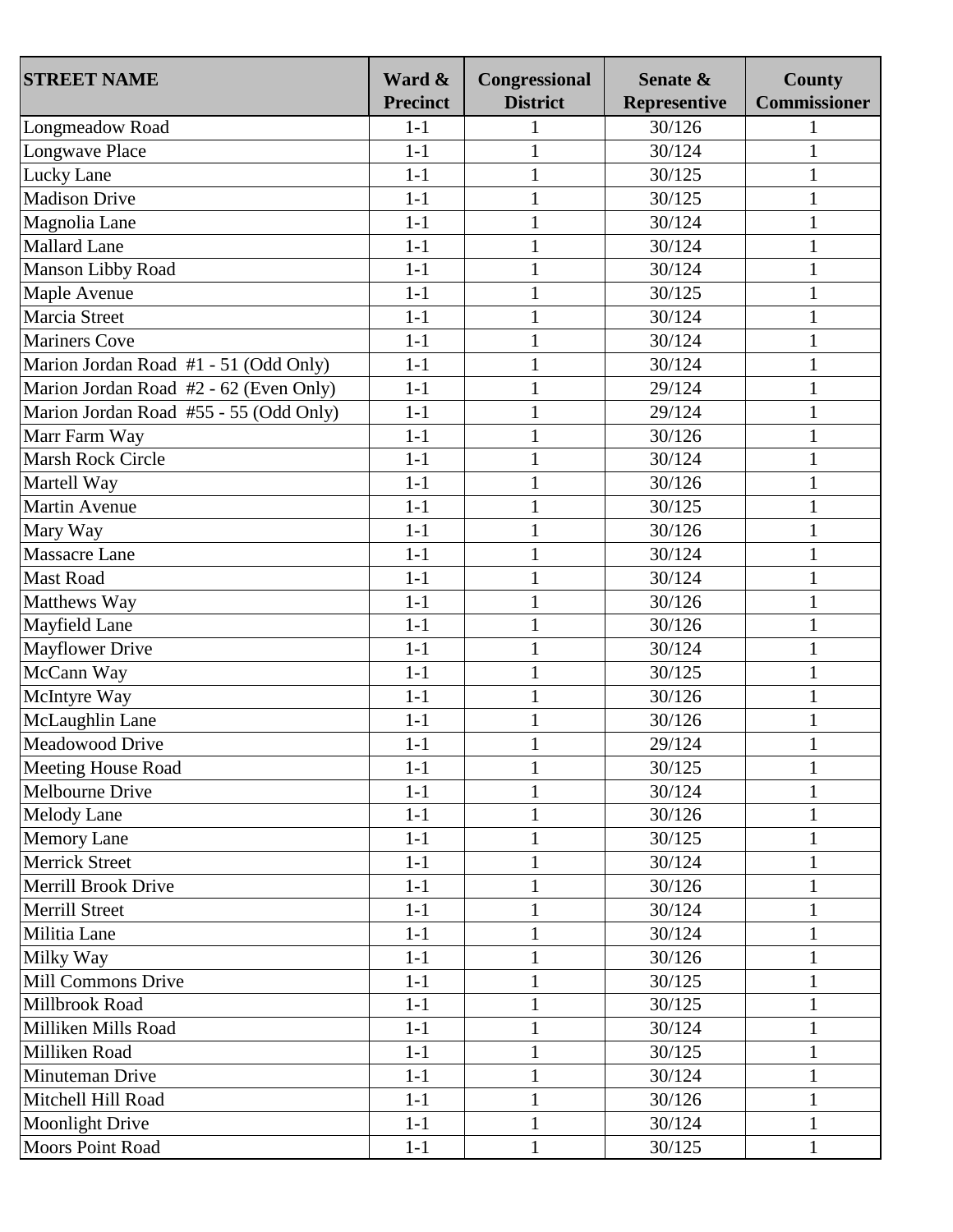| <b>STREET NAME</b>                  | Ward &<br><b>Precinct</b> | Congressional<br><b>District</b> | Senate &<br><b>Representive</b> | <b>County</b><br><b>Commissioner</b> |
|-------------------------------------|---------------------------|----------------------------------|---------------------------------|--------------------------------------|
| <b>Moose Creek Lane</b>             | $1-1$                     |                                  | 30/125                          |                                      |
| <b>Morning Street</b>               | $1 - 1$                   | $\mathbf{1}$                     | 29/124                          |                                      |
| <b>Moses Lane</b>                   | $1-1$                     | $\mathbf{1}$                     | 30/126                          | 1                                    |
| Moxie Way                           | $1 - 1$                   | $\mathbf{1}$                     | 30/125                          | 1                                    |
| <b>Mulberry Lane</b>                | $1 - 1$                   | $\mathbf{1}$                     | 30/125                          | 1                                    |
| Mulls Way                           | $1-1$                     | $\mathbf{1}$                     | 30/126                          | 1                                    |
| <b>Mussey Road</b>                  | $1 - 1$                   | $\mathbf{1}$                     | 30/125                          | $\mathbf{1}$                         |
| My Way                              | $1-1$                     | $\mathbf{1}$                     | 30/125                          | 1                                    |
| Narrow Bend Road                    | $1-1$                     | $\mathbf{1}$                     | 30/126                          | 1                                    |
| Natureview Lane                     | $1-1$                     | $\mathbf{1}$                     | 30/125                          | 1                                    |
| Nelsen Road                         | $1 - 1$                   | $\mathbf{1}$                     | 30/124                          | 1                                    |
| New Road                            | $1-1$                     | $\mathbf{1}$                     | 30/126                          | 1                                    |
| Newcomb Ridge Road                  | $1 - 1$                   | $\mathbf{1}$                     | 30/124                          |                                      |
| <b>Ninth Street</b>                 | $1-1$                     | $\mathbf{1}$                     | 30/124                          | 1                                    |
| Noble Avenue                        | $1-1$                     | $\mathbf{1}$                     | 30/124                          | 1                                    |
| Nonantum Way                        | $1-1$                     | $\mathbf{1}$                     | 29/124                          | 1                                    |
| <b>Nonesuch Cove Road</b>           | $1 - 1$                   | $\mathbf{1}$                     | 30/124                          |                                      |
| Norma Drive                         | $1 - 1$                   | $\mathbf{1}$                     | 30/125                          |                                      |
| North Street                        | $1-1$                     | $\mathbf{1}$                     | 30/125                          |                                      |
| Nottingham Drive                    | $1-1$                     | $\mathbf{1}$                     | 30/126                          | 1                                    |
| Nutter Way                          | $1-1$                     | $\mathbf{1}$                     | 30/124                          | 1                                    |
| Oak Dale Drive                      | $1 - 1$                   | $\mathbf{1}$                     | 30/125                          | $\mathbf{1}$                         |
| <b>Oak Street</b>                   | $1-1$                     | $\mathbf{1}$                     | 30/124                          |                                      |
| Ocean Avenue                        | $1-1$                     | $\mathbf{1}$                     | 29/124                          | 1                                    |
| Ocean View Road                     | $1 - 1$                   | $\mathbf{1}$                     | 30/124                          |                                      |
| Oceanwood Drive                     | $1-1$                     | $\mathbf{1}$                     | 29/124                          |                                      |
| Old Blue Point Road                 | $1-1$                     | $\mathbf{1}$                     | 30/124                          | 1                                    |
| Old Colony Lane                     | $1-1$                     | $\mathbf{1}$                     | 30/124                          | 1                                    |
| Old County Road #2 - 12 (Even Only) | $1 - 1$                   | 1                                | 30/124                          |                                      |
| Old County Road #3 - 13 (Odd Only)  | $1-1$                     | $\mathbf{1}$                     | 30/125                          | 1                                    |
| Old County Road #14 - 42 (All)      | $1-1$                     | $\mathbf{1}$                     | 30/124                          | 1                                    |
| Old Neck Road                       | $1-1$                     | $\mathbf{1}$                     | 30/124                          | 1                                    |
| Olde Mill Road                      | $1 - 1$                   | $\mathbf{1}$                     | 30/124                          | 1                                    |
| Ole Ironside Lane                   | $1 - 1$                   | $\mathbf{1}$                     | 30/124                          | 1                                    |
| Ole Musket Road                     | $1-1$                     | $\mathbf{1}$                     | 30/124                          | $\mathbf{1}$                         |
| <b>Opal Drive</b>                   | $1-1$                     | 1                                | 30/125                          | 1                                    |
| Orchard Hill Road                   | $1 - 1$                   | $\mathbf{1}$                     | 30/124                          | $\mathbf{1}$                         |
| <b>Orchard Street</b>               | $1 - 1$                   | $\mathbf{1}$                     | 30/124                          | 1                                    |
| <b>Osprey Lane</b>                  | $1 - 1$                   | $\mathbf{1}$                     | 30/124                          | 1                                    |
| <b>Otis Lilley Drive</b>            | $1-1$                     | $\mathbf{1}$                     | 30/126                          | $\mathbf{1}$                         |
| Ottawa Woods Road                   | $1-1$                     | $\mathbf{1}$                     | 30/126                          | $\mathbf{1}$                         |
| <b>Overlook Drive</b>               | $1-1$                     | $\mathbf{1}$                     | 30/125                          | 1                                    |
| Owens Way                           | $1-1$                     | $\mathbf{1}$                     | 30/125                          | $\mathbf 1$                          |
| Pacer Way                           | $1-1$                     | 1                                | 30/125                          |                                      |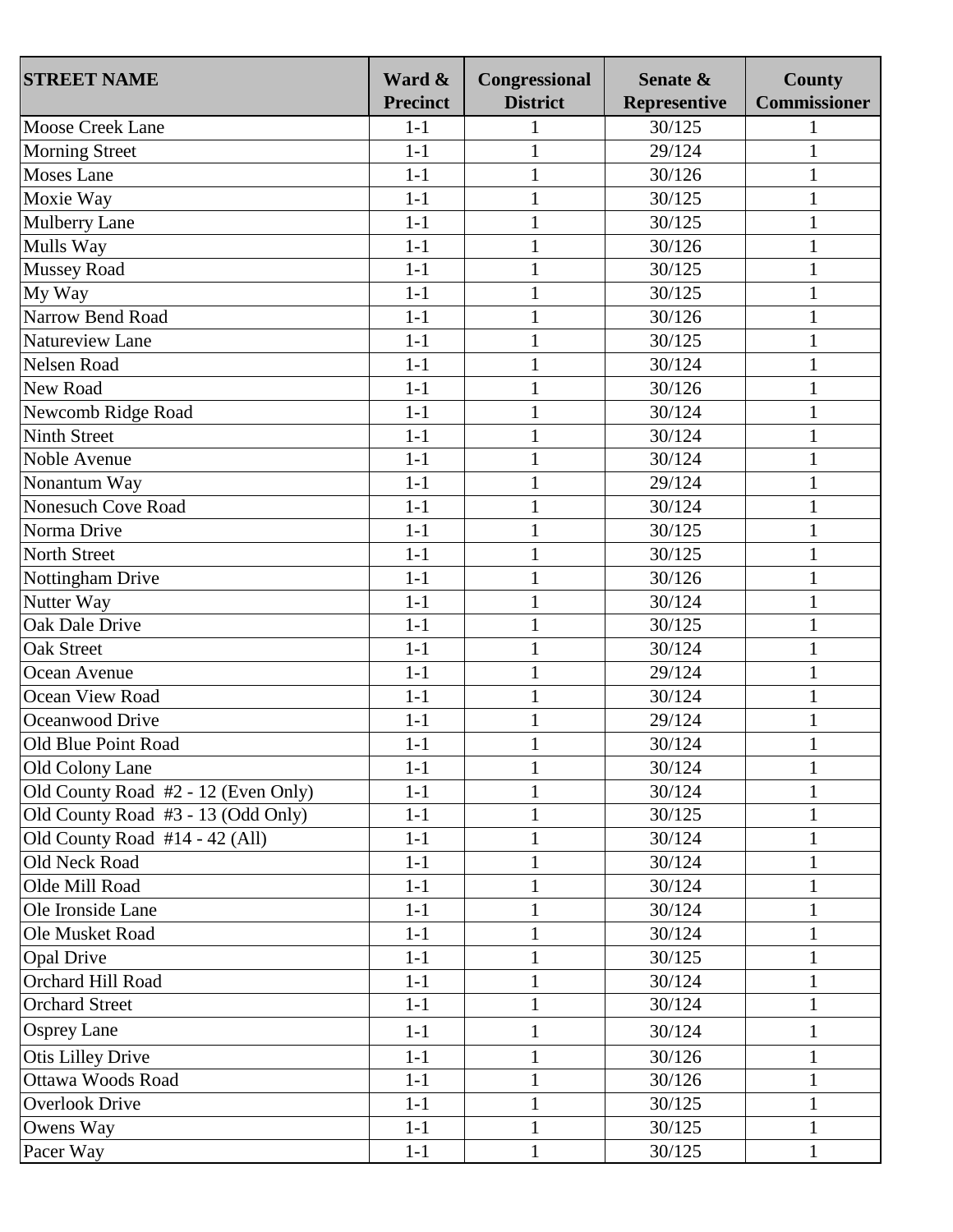| <b>STREET NAME</b>                        | Ward &          | Congressional   | Senate &            | <b>County</b>       |
|-------------------------------------------|-----------------|-----------------|---------------------|---------------------|
|                                           | <b>Precinct</b> | <b>District</b> | <b>Representive</b> | <b>Commissioner</b> |
| Park Avenue                               | $1-1$           | 1               | 30/125              |                     |
| Parkway Drive                             | $1 - 1$         | $\mathbf{1}$    | 30/125              | 1                   |
| Partridge Lane                            | $1-1$           | $\mathbf{1}$    | 30/124              | 1                   |
| Patrick Way                               | $1-1$           | $\mathbf{1}$    | 30/124              | 1                   |
| Paulsen Drive                             | $1-1$           | $\mathbf{1}$    | 30/125              | 1                   |
| <b>Pautuxent Drive</b>                    | $1-1$           | $\mathbf{1}$    | 30/125              |                     |
| Payne Road                                | $1-1$           | $\mathbf{1}$    | 30/125              | 1                   |
| Peaceful Lane                             | $1-1$           | $\mathbf{1}$    | 30/126              | 1                   |
| <b>Pearl Street</b>                       | $1-1$           | $\mathbf{1}$    | 29/124              | $\mathbf{1}$        |
| Peregrine Way                             | $1-1$           | $\mathbf{1}$    | 30/126              | 1                   |
| Perennial Way                             | $1-1$           | $\mathbf{1}$    | 30/125              | $\mathbf 1$         |
| Periwinkle Row                            | $1-1$           | $\mathbf{1}$    | 30/124              | 1                   |
| <b>Philip Street</b>                      | $1-1$           | $\mathbf{1}$    | 30/125              | $\mathbf{1}$        |
| Phinneas Lane                             | $1-1$           | $\mathbf{1}$    | 30/124              | $\mathbf{1}$        |
| Pilgrim Drive                             | $1-1$           | $\mathbf{1}$    | 30/125              | 1                   |
| Pillsbury Drive                           | $1-1$           | $\mathbf{1}$    | 30/124              |                     |
| Pin Oak Drive                             | $1-1$           | $\mathbf{1}$    | 30/125              | 1                   |
| Pine Ledge Drive                          | $1-1$           | $\mathbf{1}$    | 30/124              | $\mathbf{1}$        |
| <b>Pine Point Road</b>                    | $1-1$           | $\mathbf{1}$    | 30/124              | 1                   |
| <b>Pine Street</b>                        | $1-1$           | $\mathbf{1}$    | 30/124              | $\mathbf{1}$        |
| <b>Pinewood Circle</b>                    | $1-1$           | $\mathbf{1}$    | 30/124              | 1                   |
| <b>Pintail Point Drive</b>                | $1-1$           | $\mathbf{1}$    | 30/124              | $\mathbf{1}$        |
| Piper Road                                | $1-1$           | $\mathbf{1}$    | 29/124              | 1                   |
| <b>Pitchfork Lane</b>                     | $1-1$           | $\mathbf{1}$    | 29/124              |                     |
| <b>Plantation Drive</b>                   | $1-1$           | $\mathbf{1}$    | 30/125              | 1                   |
| Plaza Drive                               | $1-1$           | $\mathbf{1}$    | 30/125              | $\mathbf{1}$        |
| <b>Pleasant Avenue</b>                    | $1-1$           | $\mathbf{1}$    | 30/124              | 1                   |
| Pleasant Hill Road #1 - 122 (All)         | $1-1$           | $\mathbf{1}$    | 30/125              | $\mathbf 1$         |
| Pleasant Hill Road #123 - 157 (Odd Only)  | $1-1$           | 1               | 30/125              | 1                   |
| Pleasant Hill Road #124 - 158 (Even Only) | $1-1$           | $\mathbf{1}$    | 30/124              |                     |
| Pleasant Hill Road #159 - 205 (All)       | $1-1$           | $\mathbf{1}$    | 30/124              | 1                   |
| Pleasant Hill Road #206 - 398 (Even Only) | $1-1$           | $\mathbf{1}$    | 29/124              | $\mathbf 1$         |
| Pleasant Hill Road #207 - 399 (Odd Only)  | $1-1$           | $\mathbf{1}$    | 30/124              | $\mathbf{1}$        |
| <b>Pleasant Ridge Road</b>                | $1-1$           | $\mathbf{1}$    | 30/125              | 1                   |
| Plover Lane                               | $1-1$           | $\mathbf{1}$    | 30/124              | 1                   |
| <b>Plymouth Drive</b>                     | $1-1$           | 1               | 30/125              |                     |
| Pond View Drive #3 - 33 (Odd Only)        | $1-1$           | $\mathbf{1}$    | 30/124              | $\mathbf{1}$        |
| Pond View Drive #4 - 32 (Even Only)       | $1-1$           | $\mathbf{1}$    | 30/125              | $\mathbf{1}$        |
| <b>Portland Farms Road</b>                | $1-1$           | $\mathbf{1}$    | 30/125              | $\mathbf{1}$        |
| Powderhorn Drive                          | $1-1$           |                 |                     |                     |
|                                           |                 | $\mathbf{1}$    | 30/124              | $\mathbf 1$         |
| Primrose Lane                             | $1-1$           | $\mathbf{1}$    | 30/124              | 1                   |
| Prospector Lane                           | $1-1$           | $\mathbf{1}$    | 30/124              | 1                   |
| Provident Drive                           | $1 - 1$         | $\mathbf{1}$    | 30/126              | 1                   |
| Pumpkin Lane                              | $1-1$           | 1               | 29/124              | 1                   |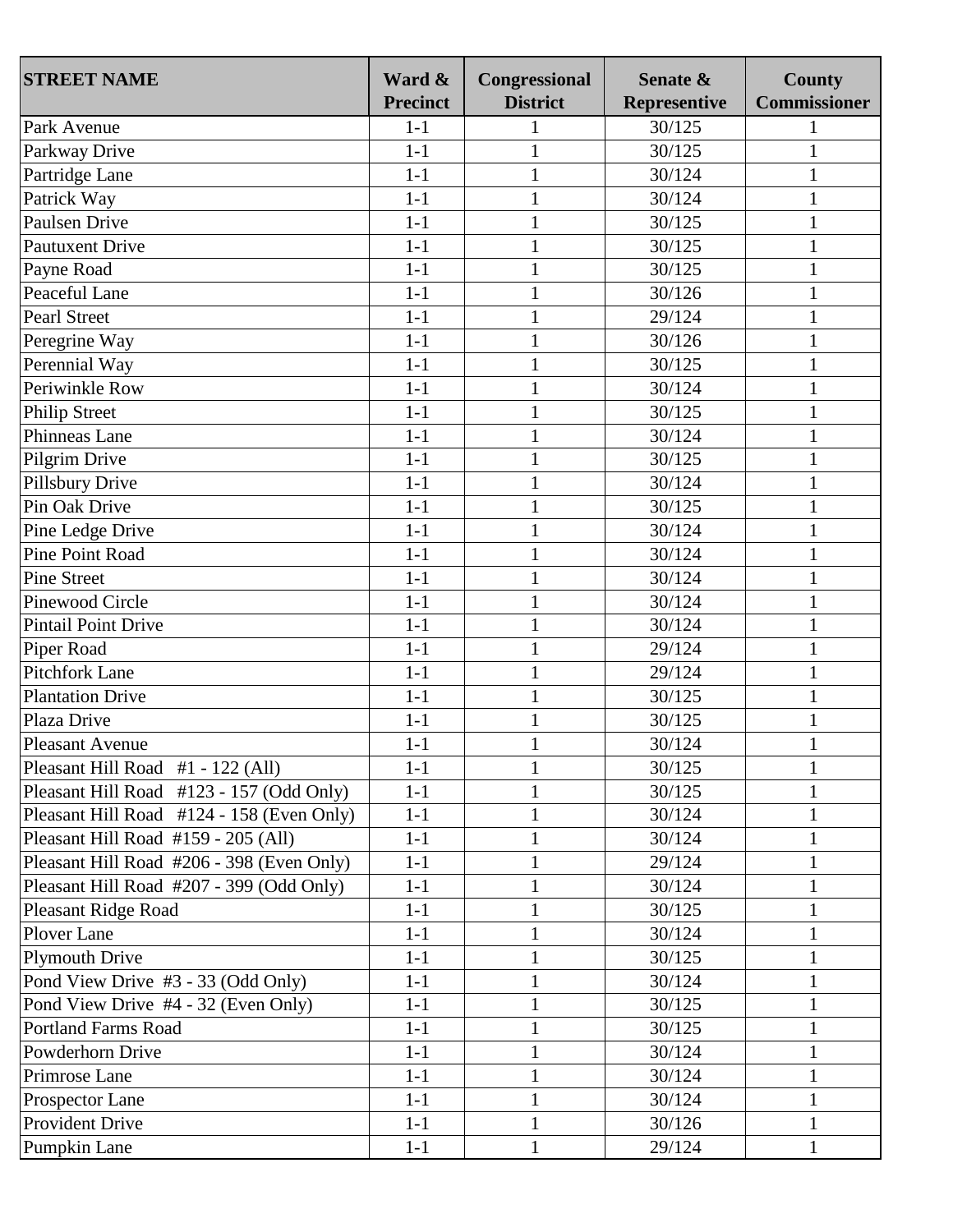| <b>STREET NAME</b>       | Ward &          | Congressional   | Senate &            | <b>County</b>       |
|--------------------------|-----------------|-----------------|---------------------|---------------------|
|                          | <b>Precinct</b> | <b>District</b> | <b>Representive</b> | <b>Commissioner</b> |
| Puritan Drive            | $1-1$           | 1               | 30/125              |                     |
| Pya Court                | $1 - 1$         | $\mathbf{1}$    | 30/126              | 1                   |
| <b>Quadrant Lane</b>     | $1 - 1$         | $\mathbf{1}$    | 30/124              | 1                   |
| <b>Quarry Road</b>       | $1 - 1$         | $\mathbf{1}$    | 29/124              | 1                   |
| Quarterdeck Lane         | $1-1$           | $\mathbf{1}$    | 30/124              |                     |
| Queens Drive             | $1 - 1$         | $\mathbf{1}$    | 30/125              |                     |
| Quigley Way              | $1-1$           | $\mathbf{1}$    | 30/126              | 1                   |
| Raeleen Lane             | $1-1$           | $\mathbf{1}$    | 30/125              |                     |
| Ramsay Terrace           | $1-1$           | $\mathbf{1}$    | 30/124              | $\mathbf{1}$        |
| Raven Terrace            | $1-1$           | $\mathbf{1}$    | 30/125              | 1                   |
| Raymond Wood Road        | $1-1$           | $\mathbf{1}$    | 30/125              | $\mathbf 1$         |
| <b>Rays Circle</b>       | $1-1$           | $\mathbf{1}$    | 30/124              | 1                   |
| <b>Red Barn Circle</b>   | $1-1$           | $\mathbf{1}$    | 29/124              | $\mathbf{1}$        |
| <b>Red Brook Lane</b>    | $1-1$           | $\mathbf{1}$    | 30/126              | $\mathbf{1}$        |
| <b>Reef Lane</b>         | $1-1$           | $\mathbf{1}$    | 30/124              | 1                   |
| <b>Reflection Square</b> | $1-1$           | $\mathbf{1}$    | 30/125              | 1                   |
| <b>Regal Pines Drive</b> | $1-1$           | $\mathbf{1}$    | 30/125              | 1                   |
| <b>Revival Lane</b>      | $1 - 1$         | $\mathbf{1}$    | 30/125              | 1                   |
| Rhonda Drive             | $1-1$           | $\mathbf{1}$    | 30/124              | 1                   |
| Richards Way             | $1-1$           | $\mathbf{1}$    | 30/125              | 1                   |
| <b>Richmond Row</b>      | $1-1$           | $\mathbf{1}$    | 30/124              | 1                   |
| Ridgeway Road            | $1-1$           | $\mathbf{1}$    | 30/125              | $\mathbf{1}$        |
| <b>Rigby Road</b>        | $1-1$           | $\mathbf{1}$    | 30/125              | 1                   |
| <b>Ritzcraft Street</b>  | $1 - 1$         | $\mathbf{1}$    | 30/125              |                     |
| <b>River Bend Lane</b>   | $1-1$           | $\mathbf{1}$    | 30/124              | 1                   |
| <b>River Pines Drive</b> | $1-1$           | $\mathbf{1}$    | 30/125              | $\mathbf{1}$        |
| <b>River Sands Drive</b> | $1 - 1$         | $\mathbf{1}$    | 30/124              | 1                   |
| <b>River Woods Drive</b> | $1-1$           | 1               | 30/126              | 1                   |
| <b>Riverview Place</b>   | $1-1$           | 1               | 30/125              | 1                   |
| <b>Roberts Street</b>    | $1 - 1$         | $\mathbf{1}$    | 30/125              |                     |
| Robinson Road            | $1-1$           | $\mathbf{1}$    | 30/124              | $\mathbf{1}$        |
| Rocky Hill Road          | $1 - 1$         | $\mathbf{1}$    | 30/124              | 1                   |
| Roscoe Road              | $1-1$           | $\mathbf{1}$    | 30/126              | $\mathbf{1}$        |
| Rose Hill Way            | $1 - 1$         | $\mathbf{1}$    | 30/125              | 1                   |
| <b>Ross Road</b>         | $1 - 1$         | $\mathbf{1}$    | 30/124              | $\mathbf{1}$        |
| <b>Roundabout Drive</b>  | $1 - 1$         | 1               | 30/124              |                     |
| Roundwood Drive          | $1-1$           | $\mathbf{1}$    | 30/125              | $\mathbf{1}$        |
| Royal Ridge Road         | $1 - 1$         | $\mathbf{1}$    | 30/125              | 1                   |
| <b>Ruby Mae Lane</b>     | $1-1$           | $\mathbf{1}$    | 30/126              | $\mathbf{1}$        |
| Running Hill Road        | $1 - 1$         | $\mathbf{1}$    | 30/126              | $\mathbf{1}$        |
| Running Tide Drive       | $1-1$           | $\mathbf{1}$    | 30/124              | 1                   |
| <b>Ryefield Drive</b>    | $1 - 1$         | $\mathbf{1}$    | 30/124              | $\mathbf{1}$        |
| Saccarappa Lane          | $1-1$           | $\mathbf{1}$    | 30/124              | 1                   |
| Saco Street              | $1-1$           | $\mathbf{1}$    | 30/126              |                     |
|                          |                 |                 |                     | 1                   |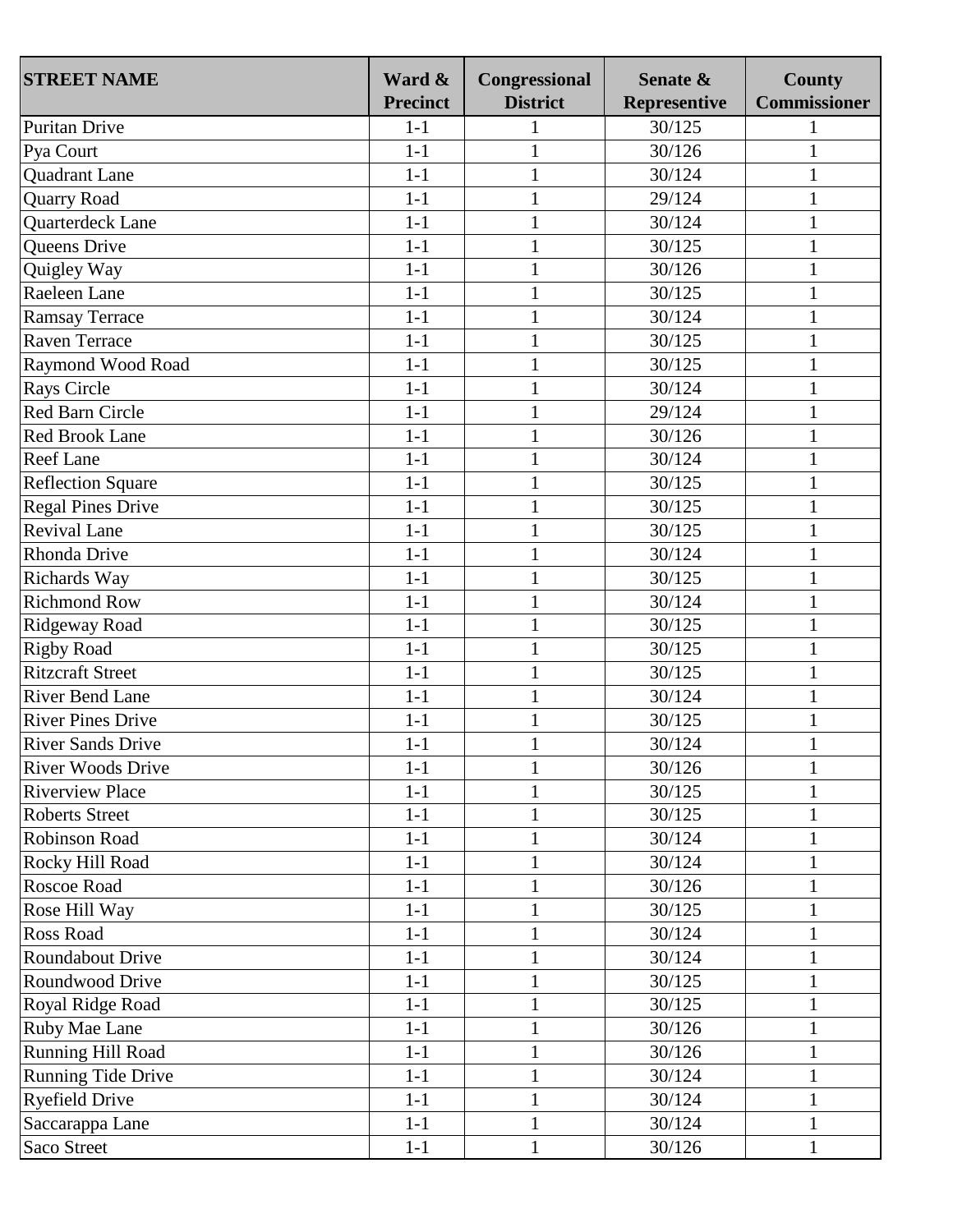| <b>STREET NAME</b>         | Ward &<br><b>Precinct</b> | Congressional<br><b>District</b> | Senate &<br><b>Representive</b> | <b>County</b><br><b>Commissioner</b> |
|----------------------------|---------------------------|----------------------------------|---------------------------------|--------------------------------------|
| Sagebrush Drive            | $1-1$                     | 1                                | 30/125                          |                                      |
| <b>Salt Marsh Circle</b>   | $1 - 1$                   | $\mathbf{1}$                     | 30/124                          | 1                                    |
| <b>Sanctuary Lane</b>      | $1-1$                     | $\mathbf{1}$                     | 30/124                          | 1                                    |
| Sandpiper Cove Road        | $1 - 1$                   | $\mathbf{1}$                     | 30/124                          | 1                                    |
| Sandy Point Road           | $1-1$                     | $\mathbf{1}$                     | 30/124                          |                                      |
| Sarah Liberty Lane         | $1 - 1$                   | $\mathbf{1}$                     | 30/126                          |                                      |
|                            | $1-1$                     | $\mathbf{1}$                     | 30/125                          |                                      |
| Saratoga Lane              |                           |                                  |                                 | 1                                    |
| Sargent Road               | $1-1$                     | $\mathbf{1}$                     | 30/125                          |                                      |
| Sawgrass Drive             | $1-1$                     | $\mathbf{1}$                     | 30/125                          | 1                                    |
| Sawyer Road                | $1-1$                     | $\mathbf{1}$                     | 30/125                          | 1                                    |
| <b>Sawyer Street</b>       | $1-1$                     | $\mathbf{1}$                     | 29/124                          |                                      |
| Scabbard Road              | $1-1$                     | $\mathbf{1}$                     | 30/124                          | 1                                    |
| Scarborough Downs Road     | $1-1$                     | $\mathbf{1}$                     | 30/125                          | 1                                    |
| <b>Schooner Road</b>       | $1-1$                     | $\mathbf{1}$                     | 30/124                          | 1                                    |
| <b>Scottow Hill Road</b>   | $1 - 1$                   | $\mathbf{1}$                     | 30/125                          | 1                                    |
| <b>Scottow Way</b>         | $1-1$                     | $\mathbf{1}$                     | 30/125                          |                                      |
| <b>Scout Drive</b>         | $1-1$                     | $\mathbf{1}$                     | 30/126                          | 1                                    |
| Sea Meadows Lane           | $1 - 1$                   | $\mathbf{1}$                     | 30/124                          | 1                                    |
| Sea Rose Lane              | $1-1$                     | $\mathbf{1}$                     | 30/124                          | 1                                    |
| <b>Seal Rock Road</b>      | $1-1$                     | $\mathbf{1}$                     | 30/124                          | 1                                    |
| <b>Seavey Landing Road</b> | $1-1$                     | $\mathbf{1}$                     | 30/124                          | 1                                    |
| Seaview Avenue             | $1-1$                     | $\mathbf{1}$                     | 30/125                          | 1                                    |
| <b>Second Avenue</b>       | $1-1$                     | $\mathbf{1}$                     | 30/125                          | 1                                    |
| September Way              | $1 - 1$                   | $\mathbf{1}$                     | 30/126                          |                                      |
| Sequoia Lane               | $1-1$                     | $\mathbf{1}$                     | 30/125                          | 1                                    |
| Serendipity Lane           | $1-1$                     | $\mathbf{1}$                     | 30/126                          | 1                                    |
| <b>Serenity Drive</b>      | $1-1$                     | $\mathbf{1}$                     | 30/125                          | 1                                    |
| <b>Sextant Lane</b>        | $1-1$                     | $\mathbf{1}$                     | 30/124                          | 1                                    |
| <b>Shady Creek Lane</b>    | $1 - 1$                   | 1                                | 30/125                          | 1                                    |
| <b>Shell Street</b>        | $1 - 1$                   | $\mathbf{1}$                     | 29/124                          |                                      |
| Sherman Circle             | $1 - 1$                   | $\mathbf{1}$                     | 30/125                          | $\mathbf{1}$                         |
| <b>Shipwreck Road</b>      | $1 - 1$                   | $\mathbf{1}$                     | 29/124                          | 1                                    |
| <b>Silver Brook Circle</b> | $1-1$                     | $\mathbf{1}$                     | 30/126                          | $\mathbf{1}$                         |
| Simplicity Pl              | $1 - 1$                   | $\mathbf{1}$                     | 30/125                          | 1                                    |
| <b>Skyline Street</b>      | $1 - 1$                   | $\mathbf{1}$                     | 30/125                          | $\mathbf{1}$                         |
| Smithers Way               | $1 - 1$                   | 1                                | 30/124                          |                                      |
| <b>Snow Road</b>           | $1-1$                     | $\mathbf{1}$                     | 30/124                          | $\mathbf{1}$                         |
| <b>Snowberry Drive</b>     | $1 - 1$                   | $\mathbf{1}$                     | 30/124                          | 1                                    |
| Snowy Owl Lane             | $1-1$                     | $\mathbf{1}$                     | 30/126                          | $\mathbf{1}$                         |
| Sophia Avenue              | $1 - 1$                   | $\mathbf{1}$                     | 30/125                          | $\mathbf{1}$                         |
| Southborough Drive         | $1-1$                     | $\mathbf{1}$                     | 30/125                          | 1                                    |
| Southgate Road             | $1 - 1$                   | $\mathbf{1}$                     | 30/124                          | $\mathbf{1}$                         |
|                            | $1-1$                     | $\mathbf{1}$                     | 30/124                          |                                      |
| Southpointe Drive          |                           |                                  |                                 |                                      |
| Sprague Way                | $1-1$                     | $\mathbf{1}$                     | 29/124                          |                                      |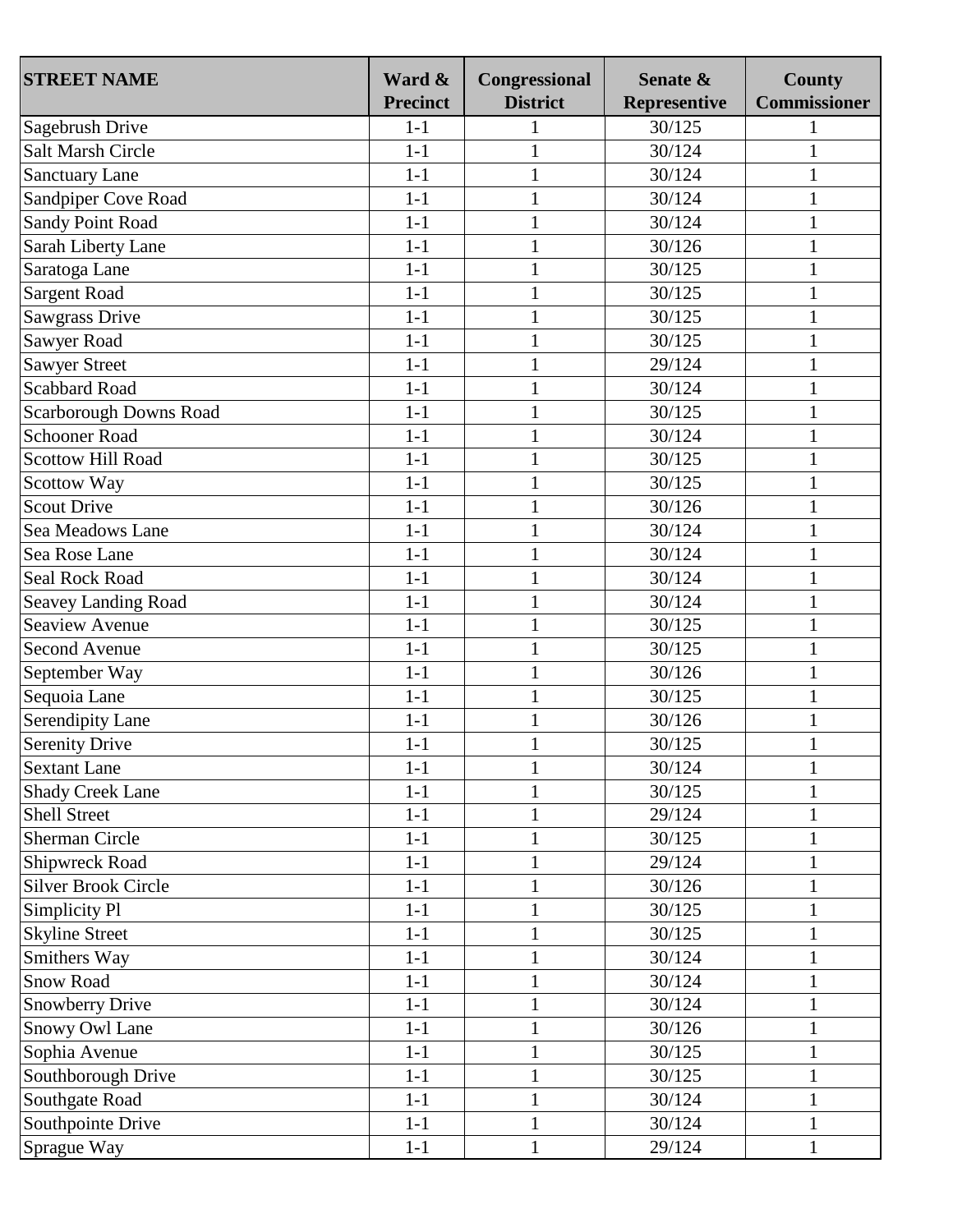| <b>STREET NAME</b>                  | Ward &<br><b>Precinct</b> | Congressional<br><b>District</b> | Senate &<br><b>Representive</b> | <b>County</b><br><b>Commissioner</b> |
|-------------------------------------|---------------------------|----------------------------------|---------------------------------|--------------------------------------|
| <b>Spring Street</b>                | $1 - 1$                   | $\mathbf{1}$                     | 30/125                          |                                      |
| Springbrook Lane                    | $1 - 1$                   | $\mathbf{1}$                     | 30/126                          | $\mathbf{1}$                         |
| <b>Spruce Circle</b>                | $1 - 1$                   | $\mathbf{1}$                     | 30/124                          | 1                                    |
| Spurwink Road $#1 - 8$ (All)        | $1 - 1$                   | $\mathbf{1}$                     | 30/124                          | 1                                    |
| Spurwink Road #9 - 117 (Odd Only)   | $1 - 1$                   | $\mathbf{1}$                     | 29/124                          | 1                                    |
| Spurwink Road #10 - 116 (Even Only) | $1 - 1$                   | $\mathbf{1}$                     | 30/124                          |                                      |
| Spurwink Road #118 - 221 (All)      | $1-1$                     | $\mathbf{1}$                     | 29/124                          | $\mathbf{1}$                         |
| <b>Staddle Lane</b>                 | $1-1$                     | $\mathbf{1}$                     | 30/124                          |                                      |
| <b>Stanford Lane</b>                | $1-1$                     | $\mathbf{1}$                     | 29/124                          | $\mathbf{1}$                         |
| <b>Stanley Drive</b>                | $1-1$                     | $\mathbf{1}$                     | 30/126                          | 1                                    |
| <b>Starbird Road</b>                | $1-1$                     | $\mathbf{1}$                     | 29/124                          | 1                                    |
| <b>Starpine Lane</b>                | $1-1$                     | $\mathbf{1}$                     | 30/124                          | 1                                    |
| <b>Steeplechase Drive</b>           | $1-1$                     | $\mathbf{1}$                     | 30/124                          | $\mathbf{1}$                         |
| <b>Sterlingwood Drive</b>           | $1-1$                     | $\mathbf{1}$                     | 30/126                          | $\mathbf{1}$                         |
| <b>Stewart Circle</b>               | $1 - 1$                   | $\mathbf{1}$                     | 30/125                          | 1                                    |
| <b>Stone Road</b>                   | $1 - 1$                   |                                  | 30/124                          |                                      |
| <b>Stonebrooke Road</b>             | $1-1$                     | $\mathbf{1}$                     |                                 | 1                                    |
|                                     | $1 - 1$                   | $\mathbf{1}$                     | 30/125<br>30/124                | 1                                    |
| Stoneridge Drive                    |                           | $\mathbf{1}$                     |                                 | $\mathbf{1}$                         |
| <b>Stoney Creek Drive</b>           | $1-1$                     | $\mathbf{1}$                     | 30/124                          | 1                                    |
| <b>Storer Street</b>                | $1-1$                     | $\mathbf{1}$                     | 30/124                          | $\mathbf{1}$                         |
| <b>Stratton Road</b>                | $1-1$                     | $\mathbf{1}$                     | 30/125                          | 1                                    |
| <b>Strawberry Fields Lane</b>       | $1 - 1$                   | $\mathbf{1}$                     | 30/124                          | $\mathbf{1}$                         |
| <b>Stuga Lane</b>                   | $1 - 1$                   | $\mathbf{1}$                     | 30/125                          | 1                                    |
| Sullivan Farm Road                  | $1 - 1$                   | $\mathbf{1}$                     | 30/125                          |                                      |
| <b>Sumac Lane</b>                   | $1-1$                     | $\mathbf{1}$                     | 30/125                          | 1                                    |
| Summerfield Lane                    | $1 - 1$                   | $\mathbf{1}$                     | 30/125                          | $\mathbf{1}$                         |
| Sunrise Drive                       | $1 - 1$                   | $\mathbf{1}$                     | 30/125                          | 1                                    |
| <b>Sunset Road</b>                  | $1-1$                     | 1                                | 30/125                          | 1                                    |
| <b>Surrey Lane</b>                  | $1-1$                     | 1                                | 30/124                          | 1                                    |
| <b>Susan Avenue</b>                 | $1 - 1$                   | $\mathbf{1}$                     | 30/125                          | 1                                    |
| Swaney Way                          | $1-1$                     | $\mathbf{1}$                     | 30/126                          | $\mathbf{1}$                         |
| <b>Sweetbrier Lane</b>              | $1 - 1$                   | $\mathbf{1}$                     | 30/126                          | 1                                    |
| Sylvan Road                         | $1-1$                     | $\mathbf{1}$                     | 30/124                          | $\mathbf{1}$                         |
| <b>Tall Pines Road</b>              | $1-1$                     | $\mathbf{1}$                     | 30/124                          | 1                                    |
| <b>Tamarack Lane</b>                | $1-1$                     | $\mathbf{1}$                     | 30/126                          | $\mathbf{1}$                         |
| Tanglewood Circle                   | $1 - 1$                   | $\mathbf{1}$                     | 30/124                          |                                      |
| <b>Tapley Road</b>                  | $1-1$                     | $\mathbf{1}$                     | 30/126                          | $\mathbf{1}$                         |
| Tashia Way                          | $1 - 1$                   | $\mathbf{1}$                     | 30/125                          | $\mathbf{1}$                         |
| <b>Tasker Avenue</b>                | $1-1$                     | $\mathbf{1}$                     | 30/124                          | $\mathbf{1}$                         |
| <b>Teal Point Drive</b>             | $1-1$                     | $\mathbf{1}$                     | 30/135                          | $\mathbf{1}$                         |
| <b>Tenney Lane</b>                  | $1-1$                     | $\mathbf{1}$                     | 29/124                          | 1                                    |
| <b>Tenth Street</b>                 | $1 - 1$                   | $\mathbf{1}$                     | 30/124                          | $\mathbf{1}$                         |
| Theresa Masse Lane                  | $1-1$                     | $\mathbf{1}$                     | 30/126                          | 1                                    |
| Third Avenue                        | $1-1$                     | $\mathbf{1}$                     | 30/125                          | 1                                    |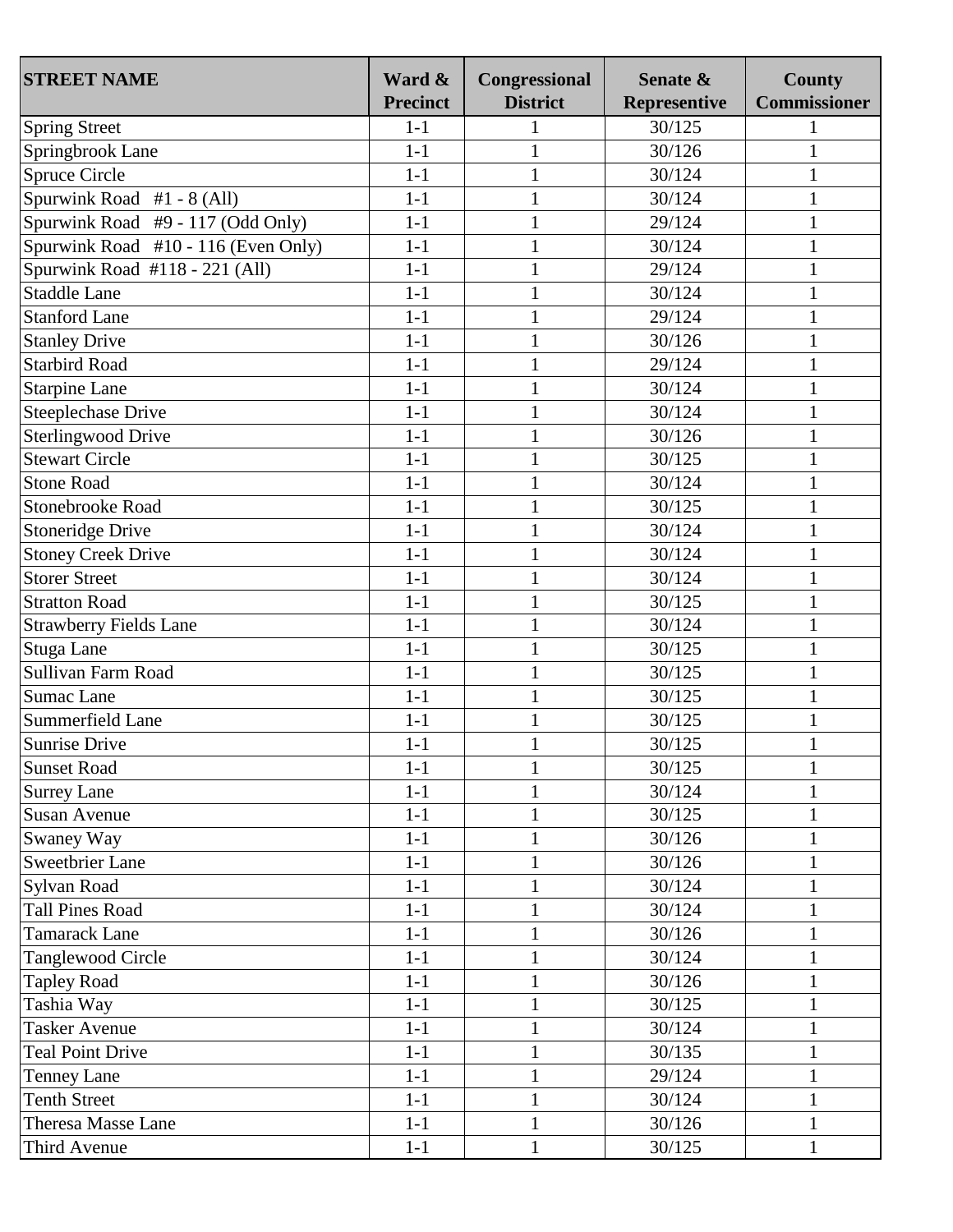| <b>STREET NAME</b>                    | Ward &          | Congressional   | Senate &     | <b>County</b>       |
|---------------------------------------|-----------------|-----------------|--------------|---------------------|
|                                       | <b>Precinct</b> | <b>District</b> | Representive | <b>Commissioner</b> |
| <b>Thomas Drive</b>                   | $1-1$           | 1               | 30/124       |                     |
| <b>Thornton Road</b>                  | $1 - 1$         | $\mathbf{1}$    | 30/125       | $\mathbf{1}$        |
| <b>Thunder Road</b>                   | $1-1$           | $\mathbf{1}$    | 30/126       | $\mathbf{1}$        |
| <b>Thurston Lane</b>                  | $1-1$           | $\mathbf{1}$    | 30/126       | 1                   |
| <b>Tibbetts Road</b>                  | $1-1$           | $\mathbf{1}$    | 30/126       | 1                   |
| Tide Mill Lane                        | $1-1$           | $\mathbf{1}$    | 30/125       |                     |
| <b>Tiger Lily Lane</b>                | $1-1$           | $\mathbf{1}$    | 30/124       | $\mathbf{1}$        |
| <b>Timber Sands Drive</b>             | $1-1$           | $\mathbf{1}$    | 30/126       | 1                   |
| Topaz Drive                           | $1-1$           | $\mathbf{1}$    | 30/125       | $\mathbf{1}$        |
| <b>Track View Terrace</b>             | $1-1$           | $\mathbf{1}$    | 30/125       | 1                   |
| <b>Trademark Drive</b>                | $1-1$           | $\mathbf{1}$    | 30/125       | $\mathbf{1}$        |
| <b>Traditional Street</b>             | $1-1$           | $\mathbf{1}$    | 30/125       | $\mathbf{1}$        |
| <b>Trails End</b>                     | $1-1$           | $\mathbf{1}$    | 30/126       | $\mathbf{1}$        |
| <b>Trapper John Road</b>              | $1-1$           | $\mathbf{1}$    | 30/126       | $\mathbf{1}$        |
| <b>Travelo Street</b>                 | $1-1$           | $\mathbf{1}$    | 30/125       | 1                   |
| Tree Frog Lane                        | $1-1$           | $\mathbf{1}$    | 30/125       | 1                   |
| Trillium Way                          | $1-1$           | $\mathbf{1}$    | 30/125       | 1                   |
| <b>Trostle Lane</b>                   | $1-1$           | $\mathbf{1}$    | 30/124       | $\mathbf{1}$        |
| <b>Trotwood Street</b>                | $1-1$           | $\mathbf{1}$    | 30/125       | 1                   |
| <b>Trout Pond Lane</b>                | $1-1$           | $\mathbf{1}$    | 30/126       | $\mathbf{1}$        |
| <b>Tucker Brook Drive</b>             | $1-1$           | $\mathbf{1}$    | 30/125       | 1                   |
| <b>Tudor Lane</b>                     | $1-1$           | $\mathbf{1}$    | 30/124       | 1                   |
| Turnberry Circle                      | $1-1$           | $\mathbf{1}$    | 30/125       | 1                   |
| Turner Way                            | $1-1$           | $\mathbf{1}$    | 30/124       |                     |
| <b>Twilight Drive</b>                 | $1-1$           | $\mathbf{1}$    | 30/126       | $\mathbf{1}$        |
| Two Rod Road #1 - 106 (All)           | $1-1$           | $\mathbf{1}$    | 30/125       | $\mathbf{1}$        |
| Two Rod Road #107 - 199 (All)         | $1-1$           | $\mathbf{1}$    | 30/126       | $\mathbf{1}$        |
| <b>Tyler Derick Lane</b>              | $1-1$           | $\mathbf{1}$    | 30/126       | 1                   |
| US Route One $#1 - 299$ (All)         | $1-1$           | 1               | 30/125       | 1                   |
| US Route One #300 - 754 (Even Only)   | $1 - 1$         | $\mathbf{1}$    | 30/124       | 1                   |
| US Route One $\#301 - 753$ (Odd Only) | $1-1$           | $\mathbf{1}$    | 30/125       | $\mathbf{1}$        |
| Vagabond Street                       | $1 - 1$         | $\mathbf{1}$    | 30/125       | 1                   |
| Val Terrace                           | $1-1$           | $\mathbf{1}$    | 30/124       | $\mathbf{1}$        |
| Van Carll Circle                      | $1 - 1$         | $\mathbf{1}$    | 30/124       | 1                   |
| <b>Vance Street</b>                   | $1-1$           | $\mathbf{1}$    | 30/126       | $\mathbf{1}$        |
| Verrier Lane                          | $1 - 1$         | $\mathbf{1}$    | 30/124       |                     |
| <b>Vesper Street</b>                  | $1-1$           | $\mathbf{1}$    | 29/124       | $\mathbf{1}$        |
| <b>Victory Lane</b>                   | $1 - 1$         | $\mathbf{1}$    | 30/126       | $\mathbf{1}$        |
| <b>Vindale Street</b>                 | $1-1$           | $\mathbf{1}$    | 30/125       | $\mathbf{1}$        |
| Virdap Street                         | $1-1$           | $\mathbf{1}$    | 29/124       | $\mathbf{1}$        |
| Vista Drive                           | $1-1$           | $\mathbf{1}$    | 30/125       | 1                   |
| Wagner Way                            | $1-1$           | $\mathbf{1}$    | 30/125       | $\mathbf{1}$        |
| <b>Waldron Drive</b>                  | $1-1$           | $\mathbf{1}$    | 30/125       | 1                   |
| Ward Street                           | $1-1$           | $\mathbf{1}$    | 30/125       | 1                   |